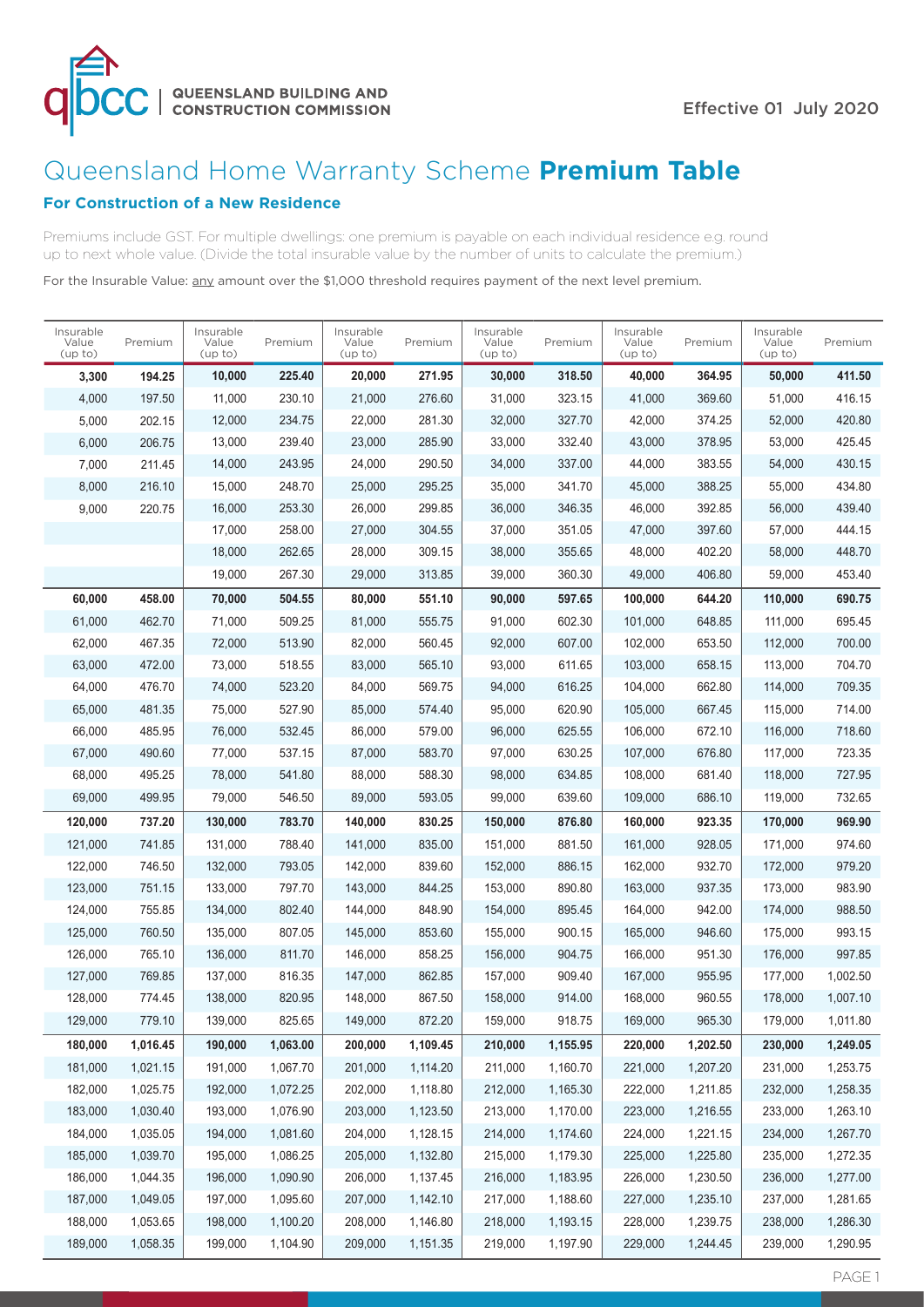#### Insurable Value (up to) Premium Insurable Value (up to) Premium Insurable Value (up to) Premium Insurable Value (up to) Premium Insurable Value (up to) Premium Insurable Value (up to) Premium  **240,000 1,295.60**  241,000 1,300.30 242,000 1,304.90 243,000 1,309.65 244,000 1,314.25 245,000 1,318.85 246,000 1,323.50 247,000 1,328.20 248,000 1,332.85 249,000 1,337.50  **250,000 1,342.15**  251,000 1,357.40 252,000 1,372.60 253,000 1,387.75 254,000 1,402.95 255,000 1,418.20 256,000 1,433.35 257,000 1,448.55 258,000 1,463.70 259,000 1,478.95  **260,000 1,494.20**  261,000 1,509.40 262,000 1,524.55 263,000 1,539.75 264,000 1,554.95 265,000 1,570.15 266,000 1,585.35 267,000 1,600.55 268,000 1,615.75 269,000 1,631.00  **270,000 1,646.20**  271,000 1,661.40 272,000 1,676.55 273,000 1,691.80 274,000 1,706.90 275,000 1,722.20 276,000 1,737.35 277,000 1,752.65 278,000 1,767.75 279,000 1,782.95  **280,000 1,798.20**  281,000 1,813.40 282,000 1,828.55 283,000 1,843.75 284,000 1,858.95 285,000 1,874.20 286,000 1,889.30 287,000 1,904.60 288,000 1,919.75 289,000 1,935.00  **290,000 1,950.20**  291,000 1,965.40 292,000 1,980.55 293,000 1,995.75 294,000 2,010.95 295,000 2,026.15 296,000 2,041.40 297,000 2,056.60 298,000 2,071.80 299,000 2,086.95  **300,000 2,102.10**  301,000 2,117.40 302,000 2,132.55 303,000 2,147.75 304,000 2,162.95 305,000 2,178.20 306,000 2,193.40 307,000 2,208.65 308,000 2,223.75 309,000 2,238.95  **310,000 2,254.15**  311,000 2,269.40 312,000 2,284.60 313,000 2,299.80 314,000 2,315.00 315,000 2,330.20 316,000 2,345.35 317,000 2,360.60 318,000 2,375.75 319,000 2,391.00  **320,000 2,406.10**  321,000 2,421.45 322,000 2,436.60 323,000 2,451.80 324,000 2,466.95 325,000 2,482.15 326,000 2,497.40 327,000 2,512.60 328,000 2,527.80 329,000 2,542.95  **330,000 2,558.15**  331,000 2,573.45 332,000 2,588.60 333,000 2,603.80 334,000 2,618.95 335,000 2,634.20 336,000 2,649.40 337,000 2,664.60 338,000 2,679.75 339,000 2,695.00  **340,000 2,710.20**  341,000 2,725.40 342,000 2,740.60 343,000 2,755.80 344,000 2,771.00 345,000 2,786.15 346,000 2,801.35 347,000 2,816.65 348,000 2,831.80 349,000 2,847.05  **350,000 2,862.15**  351,000 2,877.45 352,000 2,892.60 353,000 2,907.80 354,000 2,922.95 355,000 2,938.15 356,000 2,953.45 357,000 2,968.65 358,000 2,983.80 359,000 2,999.00  **360,000 3,014.15**  361,000 3,029.45 362,000 3,044.55 363,000 3,059.80 364,000 3,074.95 365,000 3,090.25 366,000 3,105.40 367,000 3,120.60 368,000 3,135.80 369,000 3,151.00  **370,000 3,166.20**  371,000 3,181.35 372,000 3,196.60 373,000 3,211.85 374,000 3,227.00 375,000 3,242.20 376,000 3,257.35 377,000 3,272.65 378,000 3,287.80 379,000 3,303.00  **380,000 3,318.15**  381,000 3,333.40 382,000 3,348.65 383,000 3,363.80 384,000 3,379.00 385,000 3,394.20 386,000 3,409.40 387,000 3,424.65 388,000 3,439.80 389,000 3,455.00  **390,000 3,470.15**  391,000 3,485.45 392,000 3,500.60 393,000 3,515.85 394,000 3,531.00 395,000 3,546.25 396,000 3,561.35 397,000 3,576.60 398,000 3,591.80 399,000 3,607.05  **400,000 3,622.20**  401,000 3,637.40 402,000 3,652.65 403,000 3,667.85 404,000 3,682.95 405,000 3,698.20 406,000 3,713.35 407,000 3,728.65 408,000 3,743.85 409,000 3,759.05  **410,000 3,774.20**  411,000 3,789.45 412,000 3,804.65 413,000 3,819.80 414,000 3,835.00 415,000 3,850.20 416,000 3,865.40 417,000 3,880.65 418,000 3,895.85 419,000 3,911.05  **420,000 3,926.20**  421,000 3,941.40 422,000 3,956.60 423,000 3,971.85 424,000 3,987.00 425,000 4,002.30 426,000 4,017.40 427,000 4,032.65 428,000 4,047.85 429,000 4,063.05  **430,000 4,078.20**  431,000 4,093.40 432,000 4,108.65 433,000 4,123.85 434,000 4,138.95 435,000 4,154.25 436,000 4,169.40 437,000 4,184.70 438,000 4,199.80 439,000 4,215.05  **440,000 4,230.20**  441,000 4,245.40 442,000 4,260.55 443,000 4,275.85 444,000 4,291.05 445,000 4,306.25 446,000 4,321.40 447,000 4,336.60 448,000 4,351.80 449,000 4,367.05  **450,000 4,382.20**  451,000 4,397.40 452,000 4,412.60 453,000 4,427.90 454,000 4,443.05 455,000 4,458.25 456,000 4,473.40 457,000 4,488.60 458,000 4,503.85 459,000 4,519.00  **460,000 4,534.25**  461,000 4,549.45 462,000 4,564.65 463,000 4,579.85 464,000 4,595.00 465,000 4,610.25 466,000 4,625.40 467,000 4,640.65 468,000 4,655.80 469,000 4,671.10  **470,000 4,686.25**  471,000 4,701.45 472,000 4,716.60 473,000 4,731.85 474,000 4,747.05 475,000 4,762.25 476,000 4,777.40 477,000 4,792.60 478,000 4,807.85 479,000 4,823.10  **480,000 4,838.20**  481,000 4,853.45 482,000 4,868.60 483,000 4,883.90 484,000 4,899.00 485,000 4,914.25 486,000 4,929.40 487,000 4,944.65 488,000 4,959,90 489,000 4,975.05  **490,000 4,990.25**  491,000 5,005.45 492,000 5,020.65 493,000 5,035.85 494,000 5,051.00 495,000 5,066.30 496,000 5,081.45 497,000 5,096.65 498,000 5,111.85 499,000 5,127.10  **500,000 5,142.25**  501,000 5,157.40 502,000 5,172.60 503,000 5,187.85 504,000 5,203.10 505,000 5,218.25 506,000 5,233.45 507,000 5,248.65 508,000 5,263.85 509,000 5,279.10  **510,000 5,294.20**  511,000 5,309.45 512,000 5,324.60 513,000 5,339.95 514,000 5,355.05 515,000 5,370.25 516,000 5,385.45 517,000 5,400.65 518,000 5,415.80 519,000 5,431.05  **520,000 5,446.25**  521,000 5,461.50 522,000 5,476.60 523,000 5,491.85 524,000 5,507.05 525,000 5,522.30 526,000 5,537.40 527,000 5,552.65 528,000 5,567.80 529,000 5,583.10  **530,000 5,598.30**  531,000 5,613.45 532,000 5,628.65 533,000 5,643.85 534,000 5,659.10 535,000 5,674.25 536,000 5,689.45 537,000 5,704.65 538,000 5,719.80 539,000 5,735.10

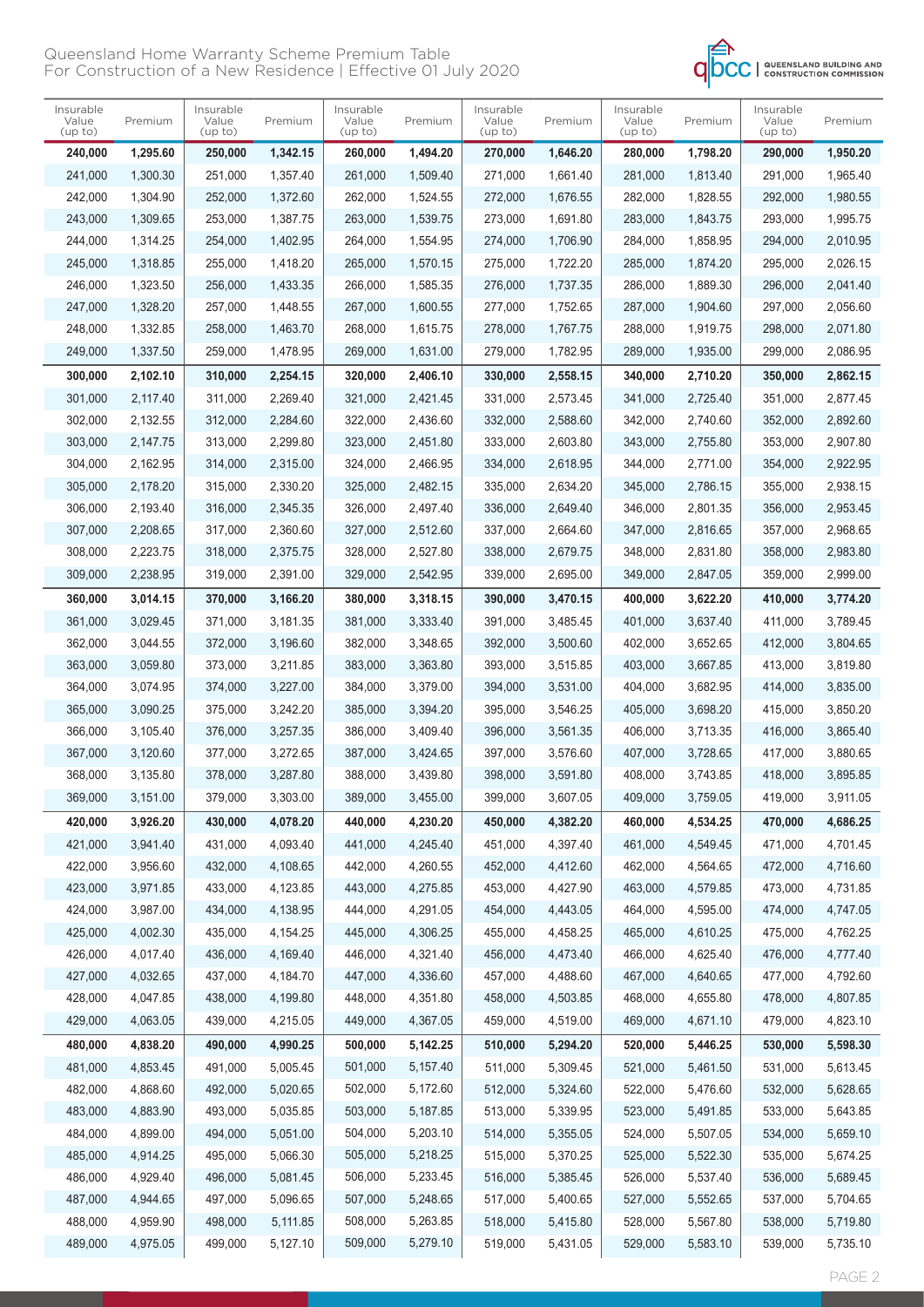

| Insurable        |          | Insurable        |          | Insurable        |          | Insurable        |          | Insurable        |          | Insurable        |          |
|------------------|----------|------------------|----------|------------------|----------|------------------|----------|------------------|----------|------------------|----------|
| Value<br>(up to) | Premium  | Value<br>(up to) | Premium  | Value<br>(up to) | Premium  | Value<br>(up to) | Premium  | Value<br>(up to) | Premium  | Value<br>(up to) | Premium  |
| 540,000          | 5,750.25 | 550,000          | 5,902.30 | 560,000          | 6,054.25 | 570,000          | 6,206.25 | 580,000          | 6,358.30 | 590,000          | 6,510.25 |
| 541,000          | 5.765.50 | 551,000          | 5,917.50 | 561,000          | 6.069.45 | 571,000          | 6.221.50 | 581,000          | 6,373.45 | 591,000          | 6,525.50 |
| 542,000          | 5,780.65 | 552,000          | 5.932.60 | 562,000          | 6,084.65 | 572,000          | 6,236.65 | 582,000          | 6,388.60 | 592,000          | 6,540.70 |
| 543,000          | 5,795.85 | 553,000          | 5,947.85 | 563,000          | 6,099.85 | 573,000          | 6,251.85 | 583,000          | 6,403.90 | 593,000          | 6,555.90 |
| 544,000          | 5,811.05 | 554,000          | 5,963.05 | 564,000          | 6,115.05 | 574,000          | 6,267.10 | 584,000          | 6,419.10 | 594,000          | 6,571.05 |
| 545,000          | 5,826.25 | 555,000          | 5,978.30 | 565,000          | 6,130.30 | 575,000          | 6,282.30 | 585,000          | 6,434.35 | 595,000          | 6,586.30 |
| 546,000          | 5,841.45 | 556,000          | 5,993.40 | 566,000          | 6.145.50 | 576,000          | 6,297.50 | 586.000          | 6,449.45 | 596,000          | 6,601.50 |
| 547,000          | 5,856.70 | 557,000          | 6,008.70 | 567,000          | 6,160.70 | 577,000          | 6,312.65 | 587,000          | 6,464.70 | 597,000          | 6,616.70 |
| 548,000          | 5,871.85 | 558,000          | 6,023.85 | 568,000          | 6,175.85 | 578,000          | 6,327.85 | 588,000          | 6,479.85 | 598,000          | 6,631.80 |
| 549,000          | 5,887.10 | 559,000          | 6,039.15 | 569,000          | 6,191.10 | 579,000          | 6,343.10 | 589,000          | 6,495.10 | 599,000          | 6,647.05 |
| 600,000          | 6,662.30 | 610,000          | 6,814.35 | 620,000          | 6,966.30 | 630,000          | 7,118.30 | 640,000          | 7,270.30 | 650,000          | 7,422.30 |
| 601,000          | 6,677.55 | 611,000          | 6,829.50 | 621,000          | 6,981.50 | 631,000          | 7,133.55 | 641,000          | 7,285.50 | 651,000          | 7,437.50 |
| 602,000          | 6,692.65 | 612,000          | 6.844.65 | 622,000          | 6,996.70 | 632,000          | 7.148.65 | 642,000          | 7,300.65 | 652,000          | 7,452.75 |
| 603,000          | 6,707.90 | 613,000          | 6,859.90 | 623,000          | 7,011.85 | 633,000          | 7,163.90 | 643,000          | 7,315.95 | 653,000          | 7,467.90 |
| 604,000          | 6,723.05 | 614,000          | 6,875.05 | 624,000          | 7,027.05 | 634,000          | 7,179.05 | 644,000          | 7,331.05 | 654,000          | 7,483.10 |
| 605,000          | 6,738.30 | 615,000          | 6,890.30 | 625,000          | 7,042.30 | 635,000          | 7,194.35 | 645,000          | 7,346.35 | 655,000          | 7,498.35 |
| 606,000          | 6.753.50 | 616,000          | 6,905.45 | 626.000          | 7.057.50 | 636.000          | 7,209.50 | 646,000          | 7,361.50 | 656,000          | 7,513.50 |
| 607,000          | 6,768.65 | 617,000          | 6,920.75 | 627,000          | 7,072.75 | 637,000          | 7,224.70 | 647,000          | 7,376.75 | 657,000          | 7,528.70 |
| 608,000          | 6,783.85 | 618,000          | 6,935.90 | 628,000          | 7,087.85 | 638,000          | 7,239.90 | 648,000          | 7,391.90 | 658,000          | 7,543.85 |
| 609,000          | 6,799.10 | 619,000          | 6,951.05 | 629,000          | 7,103.10 | 639,000          | 7,255.10 | 649,000          | 7,407.05 | 659,000          | 7,559.10 |
| 660,000          | 7,574.30 | 670,000          | 7,726.35 | 680,000          | 7,878.30 | 690,000          | 8,030.30 | 700,000          | 8,182.25 | 710,000          | 8,334.30 |
| 661,000          | 7,589.55 | 671,000          | 7,741.55 | 681,000          | 7,893.55 | 691,000          | 8,045.55 | 701,000          | 8,197.55 | 711,000          | 8,349.55 |
| 662,000          | 7,604.70 | 672,000          | 7,756.70 | 682,000          | 7,908.70 | 692,000          | 8,060.70 | 702,000          | 8,212.70 | 712,000          | 8,364.70 |
| 663,000          | 7,619.90 | 673,000          | 7,771.95 | 683,000          | 7,923.90 | 693,000          | 8,075.90 | 703,000          | 8,227.95 | 713,000          | 8,379.95 |
| 664,000          | 7,635.10 | 674,000          | 7,787.05 | 684,000          | 7,939.10 | 694,000          | 8,091.10 | 704,000          | 8,243.05 | 714,000          | 8,395.15 |
| 665,000          | 7,650.35 | 675,000          | 7,802.30 | 685,000          | 7,954.30 | 695,000          | 8,106.25 | 705,000          | 8,258.35 | 715,000          | 8,410.35 |
| 666,000          | 7,665.50 | 676,000          | 7,817.50 | 686,000          | 7,969.50 | 696,000          | 8,121.55 | 706,000          | 8,273.55 | 716,000          | 8,425.50 |
| 667,000          | 7,680.70 | 677,000          | 7,832.75 | 687,000          | 7,984.75 | 697,000          | 8,136.75 | 707,000          | 8.288.80 | 717,000          | 8,440.75 |
| 668,000          | 7,695.90 | 678,000          | 7,847.90 | 688,000          | 7,999.90 | 698,000          | 8,151.95 | 708,000          | 8,303.90 | 718,000          | 8,455.90 |
| 669,000          | 7,711.15 | 679,000          | 7,863.10 | 689,000          | 8,015.15 | 699,000          | 8,167.10 | 709,000          | 8,319.10 | 719,000          | 8,471.15 |
| 720,000          | 8,486.25 | 730,000          | 8,638.25 | 740,000          | 8,790.35 | 750,000          | 8,942.30 | 760,000          | 9,094.30 | 770,000          | 9,246.35 |
| 721,000          | 8,501.55 | 731,000          | 8,653.60 | 741,000          | 8,805.55 | 751,000          | 8,957.55 | 761,000          | 9,109.55 | 771,000          | 9,261.50 |
| 722,000          | 8,516.75 | 732,000          | 8,668.75 | 742,000          | 8,820.75 | 752,000          | 8,972.75 | 762,000          | 9,124.70 | 772,000          | 9,276.75 |
| 723,000          | 8,531.95 | 733,000          | 8,683.95 | 743,000          | 8,835.95 | 753,000          | 8,987.95 | 763,000          | 9,139.95 | 773,000          | 9,291.95 |
| 724,000          | 8,547.15 | 734,000          | 8,699.10 | 744,000          | 8,851.15 | 754,000          | 9,003.10 | 764,000          | 9,155.10 | 774,000          | 9,307.15 |
| 725,000          | 8,562.30 | 735,000          | 8,714.35 | 745,000          | 8,866.35 | 755,000          | 9,018.30 | 765,000          | 9,170.40 | 775,000          | 9,322.35 |
| 726,000          | 8,577.55 | 736,000          | 8,729.55 | 746,000          | 8,881.45 | 756,000          | 9,033.50 | 766,000          | 9,185.55 | 776,000          | 9,337.50 |
| 727,000          | 8,592.75 | 737,000          | 8,744.75 | 747,000          | 8,896.75 | 757,000          | 9,048.80 | 767,000          | 9,200.75 | 777,000          | 9,352.80 |
| 728,000          | 8,607.95 | 738,000          | 8,759.90 | 748,000          | 8,911.95 | 758,000          | 9,063.95 | 768,000          | 9,215.95 | 778,000          | 9,367.95 |
| 729,000          | 8,623.10 | 739,000          | 8,775.15 | 749,000          | 8,927.20 | 759,000          | 9,079.15 | 769,000          | 9,231.15 | 779,000          | 9,383.15 |
| 780,000          | 9,398.30 | 790,000          | 9,550.30 | 800,000          | 9,702.35 | 810,000          | 9,766.90 | 820,000          | 9,831.40 | 830,000          | 9,895.95 |
| 781,000          | 9,413.55 | 791,000          | 9,565.60 | 801,000          | 9,708.80 | 811,000          | 9,773.30 | 821,000          | 9,837.85 | 831,000          | 9,902.35 |
| 782,000          | 9,428.75 | 792,000          | 9,580.75 | 802,000          | 9,715.30 | 812,000          | 9,779.80 | 822,000          | 9,844.30 | 832,000          | 9,908.85 |
| 783,000          | 9,443.95 | 793,000          | 9,596.00 | 803,000          | 9,721.75 | 813,000          | 9,786.20 | 823,000          | 9,850.75 | 833,000          | 9,915.25 |
| 784,000          | 9,459.15 | 794,000          | 9,611.15 | 804,000          | 9,728.15 | 814,000          | 9,792.70 | 824,000          | 9,857.25 | 834,000          | 9,921.75 |
| 785,000          | 9,474.35 | 795,000          | 9,626.40 | 805,000          | 9,734.60 | 815,000          | 9,799.15 | 825,000          | 9,863.65 | 835,000          | 9,928.25 |
| 786,000          | 9,489.55 | 796,000          | 9,641.50 | 806,000          | 9,741.05 | 816,000          | 9,805.60 | 826,000          | 9,870.05 | 836,000          | 9,934.60 |
| 787,000          | 9,504.80 | 797,000          | 9,656.75 | 807,000          | 9,747.55 | 817,000          | 9,812.05 | 827,000          | 9,876.55 | 837,000          | 9,941.10 |
| 788,000          | 9,519.95 | 798,000          | 9,671.95 | 808,000          | 9,753.95 | 818,000          | 9,818.45 | 828,000          | 9,883.00 | 838,000          | 9,947.55 |
| 789,000          | 9,535.15 | 799,000          | 9,687.15 | 809,000          | 9,760.45 | 819,000          | 9,824.95 | 829,000          | 9,889.50 | 839,000          | 9,954.05 |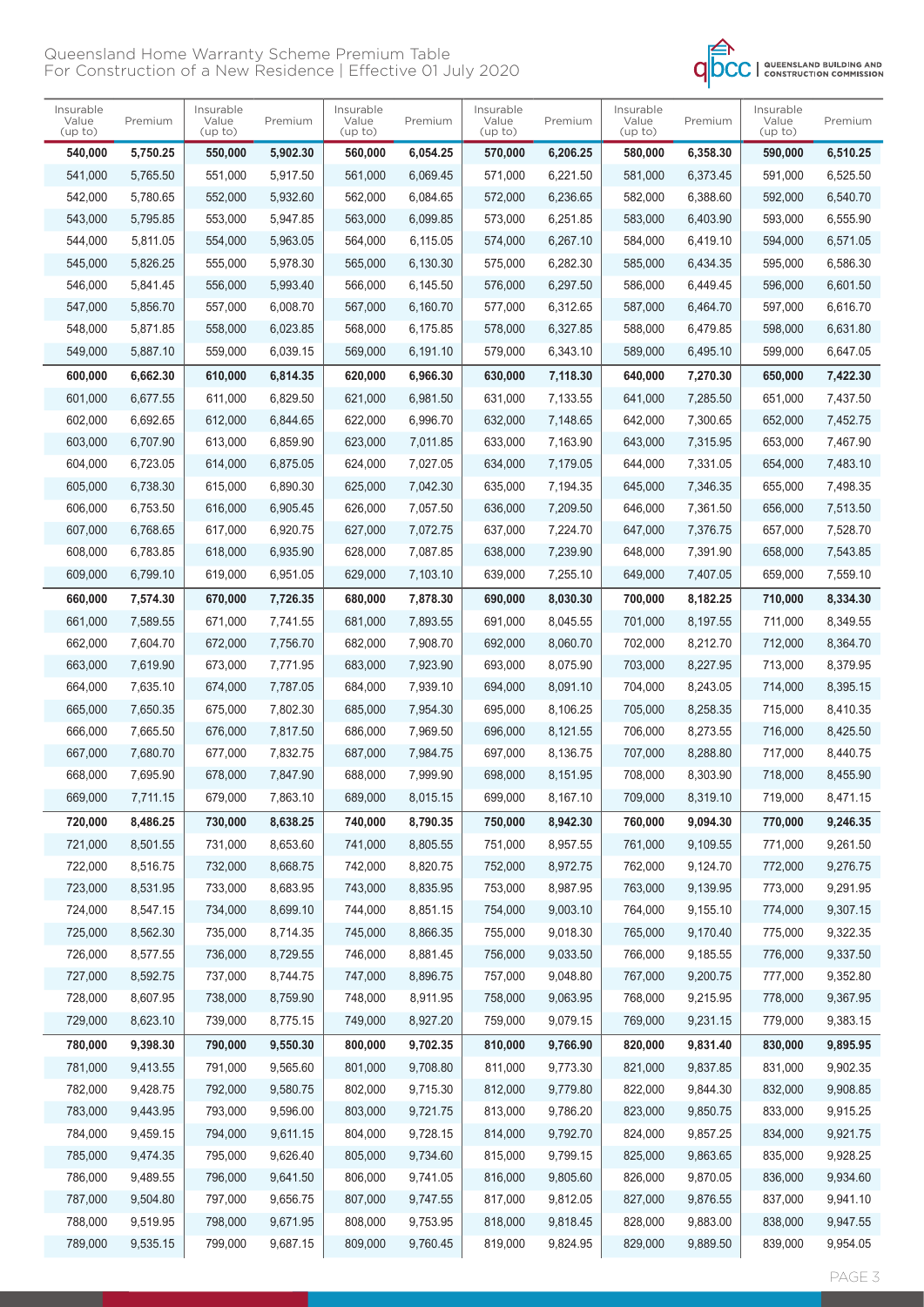

| Insurable<br>Value<br>(up to) | Premium   | Insurable<br>Value<br>(up to) | Premium   | Insurable<br>Value<br>(up to) | Premium   | Insurable<br>Value<br>(up to) | Premium   | Insurable<br>Value<br>(up to) | Premium   | Insurable<br>Value<br>(up to) | Premium   |
|-------------------------------|-----------|-------------------------------|-----------|-------------------------------|-----------|-------------------------------|-----------|-------------------------------|-----------|-------------------------------|-----------|
| 840,000                       | 9,960.40  | 850,000                       | 10,024.95 | 860,000                       | 10,089.50 | 870,000                       | 10,154.05 | 880,000                       | 10,218.55 | 890,000                       | 10,283.00 |
| 841,000                       | 9,966.85  | 851,000                       | 10,031.40 | 861,000                       | 10,095.90 | 871,000                       | 10.160.45 | 881,000                       | 10,224.95 | 891,000                       | 10,289.50 |
| 842,000                       | 9,973.40  | 852,000                       | 10,037.90 | 862,000                       | 10,102.40 | 872,000                       | 10,166.90 | 882,000                       | 10,231.40 | 892,000                       | 10,296.00 |
| 843,000                       | 9,979.80  | 853,000                       | 10,044.35 | 863,000                       | 10,108.85 | 873,000                       | 10,173.35 | 883,000                       | 10,237.85 | 893,000                       | 10,302.40 |
| 844,000                       | 9,986.30  | 854,000                       | 10,050.75 | 864,000                       | 10,115.35 | 874,000                       | 10,179.85 | 884,000                       | 10,244.40 | 894,000                       | 10,308.90 |
| 845,000                       | 9,992.70  | 855,000                       | 10,057.20 | 865,000                       | 10.121.75 | 875,000                       | 10,186.25 | 885,000                       | 10,250.85 | 895,000                       | 10,315.30 |
| 846,000                       | 9,999.15  | 856,000                       | 10,063.70 | 866,000                       | 10,128.20 | 876,000                       | 10,192.70 | 886.000                       | 10,257.20 | 896,000                       | 10,321.70 |
| 847,000                       | 10,005.60 | 857,000                       | 10,070.15 | 867,000                       | 10,134.70 | 877,000                       | 10,199.20 | 887,000                       | 10,263.70 | 897,000                       | 10,328.20 |
| 848,000                       | 10,012.05 | 858,000                       | 10,076.55 | 868,000                       | 10,141.05 | 878,000                       | 10,205.65 | 888,000                       | 10,270.15 | 898,000                       | 10,334.70 |
| 849,000                       | 10,018.55 | 859,000                       | 10,083.05 | 869,000                       | 10,147.55 | 879,000                       | 10,212.10 | 889,000                       | 10,276.60 | 899,000                       | 10,341.20 |
| 900,000                       | 10,347.55 | 910,000                       | 10,412.05 | 920,000                       | 10,476.65 | 930,000                       | 10,541.15 | 940,000                       | 10,605.70 | 950,000                       | 10,670.15 |
| 901,000                       | 10,354.00 | 911,000                       | 10.418.50 | 921,000                       | 10.483.05 | 931,000                       | 10,547.60 | 941.000                       | 10,612.10 | 951,000                       | 10,676.60 |
| 902,000                       | 10,360.50 | 912,000                       | 10,425.05 | 922,000                       | 10,489.55 | 932,000                       | 10,554.00 | 942,000                       | 10,618.55 | 952,000                       | 10,683.10 |
| 903,000                       | 10,366.90 | 913,000                       | 10,431.45 | 923,000                       | 10,495.95 | 933,000                       | 10,560.50 | 943,000                       | 10,625.00 | 953,000                       | 10,689.50 |
| 904,000                       | 10,373.35 | 914,000                       | 10,437.90 | 924,000                       | 10,502.45 | 934,000                       | 10.567.00 | 944,000                       | 10,631.50 | 954,000                       | 10,696.05 |
| 905,000                       | 10,379.85 | 915,000                       | 10,444.35 | 925,000                       | 10,508.85 | 935,000                       | 10,573.40 | 945,000                       | 10,637.90 | 955,000                       | 10,702.45 |
| 906,000                       | 10,386.30 | 916,000                       | 10.450.80 | 926,000                       | 10,515.35 | 936.000                       | 10,579.80 | 946,000                       | 10,644.30 | 956,000                       | 10,708.90 |
| 907,000                       | 10,392.75 | 917,000                       | 10,457.30 | 927,000                       | 10,521.80 | 937,000                       | 10,586.30 | 947,000                       | 10,650.85 | 957,000                       | 10,715.35 |
| 908,000                       | 10,399.20 | 918,000                       | 10,463.65 | 928,000                       | 10,528.20 | 938,000                       | 10,592.75 | 948,000                       | 10,657.30 | 958,000                       | 10,721.80 |
| 909,000                       | 10,405.65 | 919,000                       | 10,470.20 | 929,000                       | 10,534.70 | 939,000                       | 10,599.25 | 949,000                       | 10,663.80 | 959,000                       | 10,728.25 |
| 960,000                       | 10,734.70 | 970,000                       | 10,799.25 | 980,000                       | 10,863.75 | 990,000                       | 10,928.30 | 1,000,000                     | 10,992.80 | 1,010,000                     | 11,057.35 |
| 961,000                       | 10,741.15 | 971,000                       | 10,805.65 | 981,000                       | 10,870.20 | 991,000                       | 10,934.70 | 1,001,000                     | 10,999.25 | 1,011,000                     | 11,063.80 |
| 962,000                       | 10,747.65 | 972,000                       | 10,812.15 | 982,000                       | 10,876.65 | 992,000                       | 10,941.20 | 1,002,000                     | 11,005.80 | 1,012,000                     | 11,070.30 |
| 963,000                       | 10,754.10 | 973,000                       | 10,818.55 | 983,000                       | 10,883.10 | 993,000                       | 10,947.60 | 1,003,000                     | 11,012.20 | 1,013,000                     | 11,076.70 |
| 964,000                       | 10,760.50 | 974,000                       | 10,825.05 | 984,000                       | 10,889.60 | 994,000                       | 10,954.15 | 1,004,000                     | 11,018.70 | 1,014,000                     | 11,083.15 |
| 965,000                       | 10,766.95 | 975,000                       | 10,831.50 | 985,000                       | 10,896.00 | 995,000                       | 10,960.65 | 1,005,000                     | 11,025.10 | 1,015,000                     | 11,089.60 |
| 966,000                       | 10,773.40 | 976,000                       | 10,837.95 | 986,000                       | 10,902.45 | 996,000                       | 10,967.00 | 1,006,000                     | 11,031.50 | 1,016,000                     | 11,096.10 |
| 967,000                       | 10,779.90 | 977,000                       | 10,844.45 | 987,000                       | 10.908.90 | 997,000                       | 10,973.50 | 1,007,000                     | 11,038.00 | 1,017,000                     | 11,102.55 |
| 968,000                       | 10,786.30 | 978,000                       | 10,850.80 | 988,000                       | 10,915.40 | 998,000                       | 10,979.95 | 1.008.000                     | 11,044.45 | 1,018,000                     | 11,109.00 |
| 969,000                       | 10,792.80 | 979,000                       | 10,857.30 | 989,000                       | 10,921.90 | 999,000                       | 10,986.40 | 1,009,000                     | 11,051.00 | 1,019,000                     | 11,115.45 |
| 1,020,000                     | 11,121.90 | 1,030,000                     | 11,186.45 | 1,040,000                     | 11,250.95 | 1,050,000                     | 11,315.50 | 1,060,000                     | 11,379.95 | 1,070,000                     | 11,444.45 |
| 1,021,000                     | 11,128.30 | 1,031,000                     | 11,192.85 | 1,041,000                     | 11,257.40 | 1,051,000                     | 11,321.90 | 1,061,000                     | 11,386.40 | 1,071,000                     | 11,450.95 |
| 1,022,000                     | 11,134.80 | 1,032,000                     | 11,199.35 | 1,042,000                     | 11,263.80 | 1,052,000                     | 11,328.40 | 1,062,000                     | 11,392.90 | 1,072,000                     | 11,457.45 |
| 1,023,000                     | 11,141.25 | 1,033,000                     | 11,205.75 | 1,043,000                     | 11,270.25 | 1,053,000                     | 11,334.80 | 1,063,000                     | 11,399.30 | 1,073,000                     | 11,463.90 |
| 1,024,000                     | 11,147.70 | 1,034,000                     | 11,212.25 | 1,044,000                     | 11,276.80 | 1,054,000                     | 11,341.30 | 1,064,000                     | 11,405.85 | 1,074,000                     | 11,470.30 |
| 1,025,000                     | 11,154.15 | 1,035,000                     | 11,218.65 | 1,045,000                     | 11,283.20 | 1,055,000                     | 11,347.70 | 1,065,000                     | 11,412.25 | 1,075,000                     | 11,476.75 |
| 1,026,000                     | 11,160.60 | 1,036,000                     | 11,225.10 | 1,046,000                     | 11,289.60 | 1,056,000                     | 11,354.10 | 1,066,000                     | 11,418.70 | 1,076,000                     | 11,483.20 |
| 1,027,000                     | 11,167.10 | 1,037,000                     | 11,231.60 | 1,047,000                     | 11,296.10 | 1,057,000                     | 11,360.65 | 1,067,000                     | 11,425.15 | 1,077,000                     | 11,489.65 |
| 1,028,000                     | 11,173.45 | 1,038,000                     | 11,238.00 | 1,048,000                     | 11,302.55 | 1,058,000                     | 11,367.10 | 1,068,000                     | 11,431.60 | 1,078,000                     | 11,496.10 |
| 1,029,000                     | 11,179.95 | 1,039,000                     | 11,244.50 | 1,049,000                     | 11,309.00 | 1,059,000                     | 11,373.60 | 1,069,000                     | 11,438.05 | 1,079,000                     | 11,502.60 |
| 1,080,000                     | 11,509.05 | 1,090,000                     | 11,573.55 | 1,100,000                     | 11,638.10 | 1,110,000                     | 11,702.55 | 1,120,000                     | 11,767.10 | 1,130,000                     | 11,831.60 |
| 1,081,000                     | 11,515.45 | 1,091,000                     | 11,579.95 | 1,101,000                     | 11,644.50 | 1,111,000                     | 11,709.00 | 1,121,000                     | 11,773.55 | 1,131,000                     | 11,838.05 |
| 1,082,000                     | 11,521.95 | 1,092,000                     | 11,586.45 | 1,102,000                     | 11,650.95 | 1,112,000                     | 11,715.50 | 1,122,000                     | 11,780.05 | 1,132,000                     | 11,844.55 |
| 1,083,000                     | 11,528.35 | 1,093,000                     | 11,592.90 | 1,103,000                     | 11,657.40 | 1,113,000                     | 11,721.95 | 1,123,000                     | 11,786.45 | 1,133,000                     | 11,850.95 |
| 1,084,000                     | 11,534.80 | 1,094,000                     | 11,599.40 | 1,104,000                     | 11,663.90 | 1,114,000                     | 11,728.45 | 1,124,000                     | 11,792.90 | 1,134,000                     | 11,857.45 |
| 1,085,000                     | 11,541.30 | 1,095,000                     | 11,605.80 | 1,105,000                     | 11,670.35 | 1,115,000                     | 11,734.85 | 1,125,000                     | 11,799.35 | 1,135,000                     | 11,863.90 |
| 1,086,000                     | 11,547.75 | 1,096,000                     | 11,612.25 | 1,106,000                     | 11,676.75 | 1,116,000                     | 11,741.25 | 1,126,000                     | 11,805.80 | 1,136,000                     | 11,870.35 |
| 1,087,000                     | 11,554.25 | 1,097,000                     | 11,618.70 | 1,107,000                     | 11,683.25 | 1,117,000                     | 11,747.75 | 1,127,000                     | 11,812.30 | 1,137,000                     | 11,876.85 |
| 1,088,000                     | 11,560.60 | 1,098,000                     | 11,625.10 | 1,108,000                     | 11,689.70 | 1,118,000                     | 11,754.20 | 1,128,000                     | 11,818.75 | 1,138,000                     | 11,883.20 |
| 1,089,000                     | 11,567.10 | 1,099,000                     | 11,631.65 | 1,109,000                     | 11,696.15 | 1,119,000                     | 11,760.70 | 1,129,000                     | 11,825.20 | 1,139,000                     | 11,889.70 |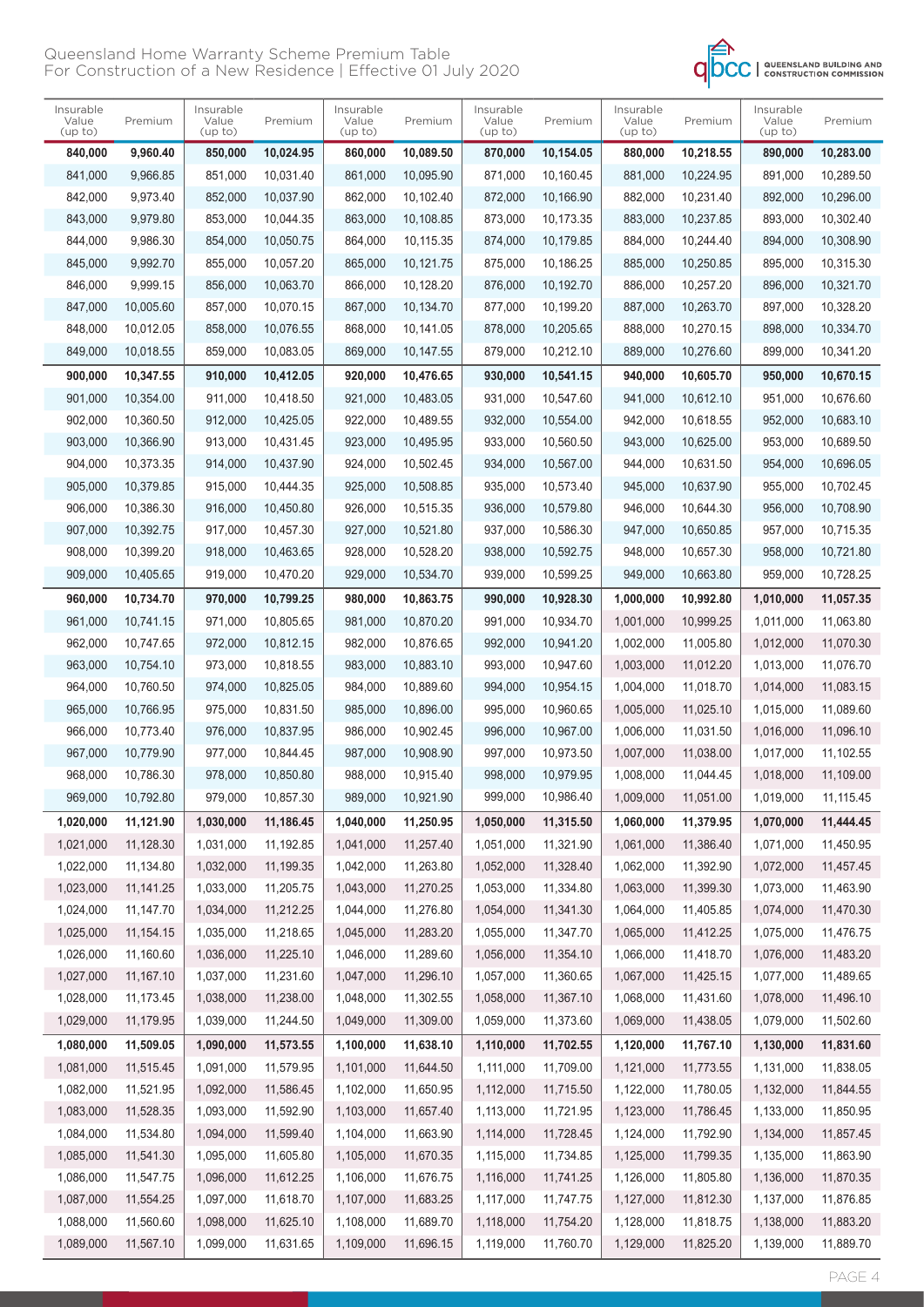

| Insurable<br>Value<br>(up to) | Premium   | Insurable<br>Value<br>(up to) | Premium     | Insurable<br>Value<br>(up to) | Premium   | Insurable<br>Value<br>(up to) | Premium   | Insurable<br>Value<br>(up to) | Premium   | Insurable<br>Value<br>(up to) | Premium   |
|-------------------------------|-----------|-------------------------------|-------------|-------------------------------|-----------|-------------------------------|-----------|-------------------------------|-----------|-------------------------------|-----------|
| 1,140,000                     | 11,896.15 | 1,150,000                     | 11,960.70   | 1,160,000                     | 12,025.20 | 1,170,000                     | 12,089.70 | 1,180,000                     | 12,154.20 | 1,190,000                     | 12,218.80 |
| 1,141,000                     | 11.902.60 | 1,151,000                     | 11,967.15   | 1,161,000                     | 12,031.60 | 1,171,000                     | 12,096.15 | 1.181.000                     | 12.160.65 | 1,191,000                     | 12,225.20 |
| 1,142,000                     | 11.909.10 | 1,152,000                     | 11,973.55   | 1,162,000                     | 12,038.10 | 1,172,000                     | 12,102.65 | 1,182,000                     | 12,167.20 | 1,192,000                     | 12,231.70 |
| 1,143,000                     | 11,915.50 | 1,153,000                     | 11,980.00   | 1,163,000                     | 12,044.55 | 1,173,000                     | 12,109.05 | 1,183,000                     | 12,173.65 | 1,193,000                     | 12,238.10 |
| 1,144,000                     | 11,922.00 | 1,154,000                     | 11,986.50   | 1,164,000                     | 12,051.05 | 1,174,000                     | 12,115.55 | 1,184,000                     | 12,180.05 | 1,194,000                     | 12,244.55 |
| 1,145,000                     | 11,928.40 | 1,155,000                     | 11,992.95   | 1,165,000                     | 12.057.45 | 1,175,000                     | 12,122.00 | 1,185,000                     | 12,186.50 | 1,195,000                     | 12,251.00 |
| 1,146,000                     | 11,934.85 | 1,156,000                     | 11,999.35   | 1,166,000                     | 12,063.85 | 1,176,000                     | 12,128.45 | 1,186,000                     | 12,192.95 | 1,196,000                     | 12,257.50 |
| 1,147,000                     | 11,941.30 | 1,157,000                     | 12,005.85   | 1,167,000                     | 12,070.35 | 1,177,000                     | 12,134.90 | 1,187,000                     | 12,199.40 | 1,197,000                     | 12,264.00 |
| 1,148,000                     | 11,947.75 | 1,158,000                     | 12,012.30   | 1,168,000                     | 12,076.80 | 1,178,000                     | 12,141.35 | 1,188,000                     | 12,205.80 | 1,198,000                     | 12,270.35 |
| 1,149,000                     | 11,954.25 | 1,159,000                     | 12,018.75   | 1,169,000                     | 12,083.35 | 1,179,000                     | 12,147.80 | 1,189,000                     | 12,212.35 | 1,199,000                     | 12,276.85 |
| 1,200,000                     | 12,283.30 | 1,210,000                     | 12,347.85   | 1,220,000                     | 12,412.30 | 1,230,000                     | 12,476.80 | 1,240,000                     | 12,541.35 | 1,250,000                     | 12,605.95 |
| 1,201,000                     | 12,289.70 | 1,211,000                     | 12,354.25   | 1,221,000                     | 12,418.75 | 1.231.000                     | 12,483.30 | 1,241,000                     | 12,547.80 | 1,251,000                     | 12,612.35 |
| 1,202,000                     | 12,296.15 | 1,212,000                     | 12,360.70   | 1,222,000                     | 12,425.25 | 1,232,000                     | 12,489.80 | 1,242,000                     | 12,554.35 | 1,252,000                     | 12,618.90 |
| 1,203,000                     | 12,302.65 | 1,213,000                     | 12,367.15   | 1,223,000                     | 12,431.65 | 1,233,000                     | 12,496.20 | 1,243,000                     | 12,560.70 | 1,253,000                     | 12,625.30 |
| 1,204,000                     | 12,309.15 | 1,214,000                     | 12,373.65   | 1,224,000                     | 12,438.20 | 1,234,000                     | 12,502.65 | 1,244,000                     | 12,567.20 | 1,254,000                     | 12,631.80 |
| 1,205,000                     | 12,315.55 | 1,215,000                     | 12,380.10   | 1,225,000                     | 12.444.60 | 1,235,000                     | 12,509.10 | 1,245,000                     | 12,573.70 | 1,255,000                     | 12,638.20 |
| 1.206.000                     | 12,322.00 | 1,216,000                     | 12,386.45   | 1,226,000                     | 12,451.00 | 1,236,000                     | 12,515.55 | 1,246,000                     | 12.580.15 | 1,256,000                     | 12,644.65 |
| 1,207,000                     | 12,328.45 | 1,217,000                     | 12,393.00   | 1,227,000                     | 12.457.50 | 1,237,000                     | 12,522.00 | 1,247,000                     | 12,586.65 | 1,257,000                     | 12,651.10 |
| 1,208,000                     | 12,334.85 | 1,218,000                     | 12,399.45   | 1,228,000                     | 12,463.95 | 1,238,000                     | 12,528.50 | 1,248,000                     | 12,593.00 | 1,258,000                     | 12,657.50 |
| 1,209,000                     | 12,341.35 | 1,219,000                     | 12,405.90   | 1,229,000                     | 12,470.45 | 1,239,000                     | 12,535.00 | 1,249,000                     | 12,599.50 | 1,259,000                     | 12,664.05 |
| 1,260,000                     | 12,670.50 | 1,270,000                     | 12,735.00   | 1,280,000                     | 12,799.50 | 1,290,000                     | 12,864.00 | 1,300,000                     | 12,928.60 | 1,310,000                     | 12,993.10 |
| 1,261,000                     | 12,676.95 | 1,271,000                     | 12,741.40   | 1,281,000                     | 12,805.95 | 1,291,000                     | 12,870.45 | 1,301,000                     | 12,935.00 | 1,311,000                     | 12,999.50 |
| 1,262,000                     | 12,683.35 | 1,272,000                     | 12,747.95   | 1,282,000                     | 12,812.45 | 1,292,000                     | 12,876.95 | 1,302,000                     | 12,941.50 | 1,312,000                     | 13,005.95 |
| 1,263,000                     | 12,689.80 | 1,273,000                     | 12,754.35   | 1,283,000                     | 12,818.85 | 1,293,000                     | 12,883.45 | 1,303,000                     | 12,947.90 | 1,313,000                     | 13,012.40 |
| 1,264,000                     | 12,696.30 | 1,274,000                     | 12,760.85   | 1,284,000                     | 12,825.35 | 1,294,000                     | 12,889.85 | 1,304,000                     | 12,954.35 | 1,314,000                     | 13,018.95 |
| 1,265,000                     | 12.702.70 | 1,275,000                     | 12.767.25   | 1,285,000                     | 12,831.75 | 1,295,000                     | 12,896.30 | 1,305,000                     | 12,960.80 | 1,315,000                     | 13,025.35 |
| 1,266,000                     | 12,709.15 | 1,276,000                     | 12,773.65   | 1.286.000                     | 12,838.25 | 1,296,000                     | 12,902.75 | 1,306,000                     | 12,967.25 | 1,316,000                     | 13,031.80 |
| 1,267,000                     | 12,715.65 | 1,277,000                     | 12,780.15   | 1,287,000                     | 12,844.70 | 1,297,000                     | 12,909.20 | 1,307,000                     | 12.973.80 | 1,317,000                     | 13,038.25 |
| 1,268,000                     | 12,722.10 | 1,278,000                     | 12,786.60   | 1,288,000                     | 12,851.15 | 1,298,000                     | 12,915.60 | 1,308,000                     | 12,980.15 | 1,318,000                     | 13,044.65 |
| 1,269,000                     | 12,728.55 | 1,279,000                     | 12,793.15   | 1,289,000                     | 12,857.60 | 1,299,000                     | 12,922.10 | 1,309,000                     | 12,986.65 | 1,319,000                     | 13,051.15 |
| 1,320,000                     | 13,057.60 | 1,330,000                     | 13,122.10   | 1,340,000                     | 13,186.60 | 1,350,000                     | 13,251.15 | 1,360,000                     | 13,315.70 | 1,370,000                     | 13,380.25 |
| 1,321,000                     | 13,064.05 | 1,331,000                     | 13,128.55   | 1,341,000                     | 13,193.05 | 1,351,000                     | 13,257.60 | 1,361,000                     | 13,322.10 | 1,371,000                     | 13,386.70 |
| 1,322,000                     | 13,070.50 | 1,332,000                     | 13,135.05   | 1,342,000                     | 13,199.60 | 1,352,000                     | 13,264.10 | 1,362,000                     | 13,328.55 | 1,372,000                     | 13,393.10 |
| 1,323,000                     | 13,076.95 | 1,333,000                     | 13,141.45   | 1,343,000                     | 13,206.00 | 1,353,000                     | 13,270.50 | 1,363,000                     | 13,335.05 | 1,373,000                     | 13,399.55 |
| 1,324,000                     | 13,083.45 | 1,334,000                     | 13, 147.95  | 1,344,000                     | 13,212.45 | 1,354,000                     | 13,276.95 | 1,364,000                     | 13,341.55 | 1,374,000                     | 13,406.05 |
| 1,325,000                     | 13,089.90 | 1,335,000                     | 13,154.40   | 1,345,000                     | 13,218.90 | 1,355,000                     | 13,283.40 | 1,365,000                     | 13,347.95 | 1,375,000                     | 13,412.45 |
| 1,326,000                     | 13,096.25 | 1,336,000                     | 13,160.80   | 1,346,000                     | 13,225.35 | 1,356,000                     | 13,289.90 | 1,366,000                     | 13,354.40 | 1,376,000                     | 13,418.85 |
| 1,327,000                     | 13,102.75 | 1,337,000                     | 13,167.30   | 1,347,000                     | 13,231.80 | 1,357,000                     | 13,296.40 | 1,367,000                     | 13,360.85 | 1,377,000                     | 13,425.40 |
| 1,328,000                     | 13,109.25 | 1,338,000                     | 13, 173. 75 | 1,348,000                     | 13,238.25 | 1,358,000                     | 13,302.75 | 1,368,000                     | 13,367.25 | 1,378,000                     | 13,431.85 |
| 1,329,000                     | 13,115.70 | 1,339,000                     | 13,180.25   | 1,349,000                     | 13,244.75 | 1,359,000                     | 13,309.25 | 1,369,000                     | 13,373.75 | 1,379,000                     | 13,438.30 |
| 1,380,000                     | 13,444.75 | 1,390,000                     | 13,509.20   | 1,400,000                     | 13,573.75 | 1,410,000                     | 13,638.30 | 1,420,000                     | 13,702.85 | 1,430,000                     | 13,767.35 |
| 1,381,000                     | 13,451.15 | 1,391,000                     | 13,515.70   | 1,401,000                     | 13,580.20 | 1,411,000                     | 13,644.75 | 1,421,000                     | 13,709.25 | 1,431,000                     | 13,773.75 |
| 1,382,000                     | 13,457.60 | 1,392,000                     | 13,522.20   | 1,402,000                     | 13,586.70 | 1,412,000                     | 13,651.25 | 1,422,000                     | 13,715.70 | 1,432,000                     | 13,780.25 |
| 1,383,000                     | 13,464.05 | 1,393,000                     | 13,528.60   | 1,403,000                     | 13,593.15 | 1,413,000                     | 13,657.65 | 1,423,000                     | 13,722.15 | 1,433,000                     | 13,786.70 |
| 1,384,000                     | 13,470.60 | 1,394,000                     | 13,535.05   | 1,404,000                     | 13,599.60 | 1,414,000                     | 13,664.10 | 1,424,000                     | 13,728.65 | 1,434,000                     | 13,793.20 |
| 1,385,000                     | 13,477.00 | 1,395,000                     | 13,541.50   | 1,405,000                     | 13,606.05 | 1,415,000                     | 13,670.55 | 1,425,000                     | 13,735.10 | 1,435,000                     | 13,799.65 |
| 1,386,000                     | 13,483.40 | 1,396,000                     | 13,547.90   | 1,406,000                     | 13,612.50 | 1,416,000                     | 13,677.00 | 1,426,000                     | 13,741.55 | 1,436,000                     | 13,806.00 |
| 1,387,000                     | 13,489.90 | 1,397,000                     | 13,554.45   | 1,407,000                     | 13,618.95 | 1,417,000                     | 13,683.45 | 1,427,000                     | 13,748.00 | 1,437,000                     | 13,812.50 |
| 1,388,000                     | 13,496.35 | 1,398,000                     | 13,560.90   | 1,408,000                     | 13,625.35 | 1,418,000                     | 13,689.90 | 1,428,000                     | 13,754.40 | 1,438,000                     | 13,818.95 |
| 1,389,000                     | 13,502.80 | 1,399,000                     | 13,567.35   | 1,409,000                     | 13,631.85 | 1,419,000                     | 13,696.40 | 1,429,000                     | 13,760.90 | 1,439,000                     | 13,825.45 |

PAGE 5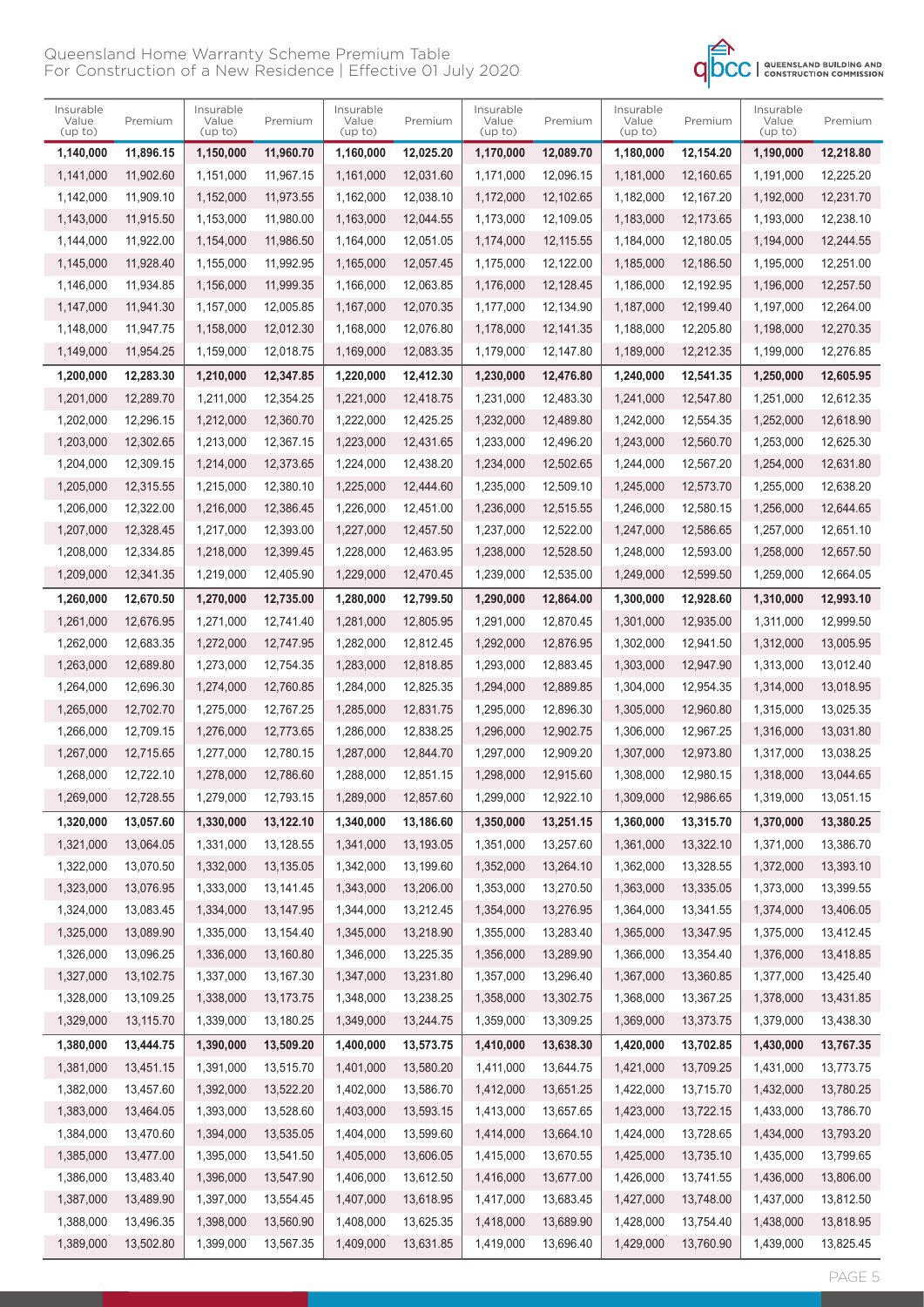

| Insurable<br>Value<br>(up to) | Premium   | Insurable<br>Value<br>(up to) | Premium   | Insurable<br>Value<br>(up to) | Premium    | Insurable<br>Value<br>(up to) | Premium   | Insurable<br>Value<br>(up to) | Premium   | Insurable<br>Value<br>(up to) | Premium   |
|-------------------------------|-----------|-------------------------------|-----------|-------------------------------|------------|-------------------------------|-----------|-------------------------------|-----------|-------------------------------|-----------|
| 1,440,000                     | 13,831.85 | 1,450,000                     | 13,896.35 | 1,460,000                     | 13,960.90  | 1,470,000                     | 14,025.45 | 1,480,000                     | 14,089.95 | 1,490,000                     | 14,154.50 |
| 1.441.000                     | 13,838.30 | 1,451,000                     | 13,902.80 | 1,461,000                     | 13,967.35  | 1,471,000                     | 14,031.85 | 1,481,000                     | 14,096.45 | 1,491,000                     | 14.160.90 |
| 1.442.000                     | 13.844.80 | 1,452,000                     | 13,909.30 | 1,462,000                     | 13,973.85  | 1,472,000                     | 14,038.30 | 1,482,000                     | 14,102.85 | 1,492,000                     | 14,167.40 |
| 1,443,000                     | 13,851.20 | 1,453,000                     | 13,915.75 | 1,463,000                     | 13,980.25  | 1,473,000                     | 14,044.75 | 1,483,000                     | 14,109.30 | 1,493,000                     | 14,173.80 |
| 1,444,000                     | 13,857.70 | 1,454,000                     | 13,922.20 | 1,464,000                     | 13,986.70  | 1,474,000                     | 14,051.30 | 1,484,000                     | 14,115.80 | 1,494,000                     | 14,180.40 |
| 1,445,000                     | 13,864.10 | 1,455,000                     | 13.928.65 | 1,465,000                     | 13,993.15  | 1,475,000                     | 14,057.70 | 1,485,000                     | 14,122.20 | 1,495,000                     | 14,186.80 |
| 1,446,000                     | 13,870.55 | 1,456,000                     | 13,935.10 | 1,466,000                     | 13,999.60  | 1,476,000                     | 14,064.15 | 1,486,000                     | 14,128.60 | 1,496,000                     | 14,193.20 |
| 1,447,000                     | 13,877.05 | 1,457,000                     | 13,941.55 | 1,467,000                     | 14,006.15  | 1,477,000                     | 14,070.60 | 1,487,000                     | 14,135.10 | 1,497,000                     | 14.199.70 |
| 1,448,000                     | 13,883.50 | 1,458,000                     | 13,948.00 | 1,468,000                     | 14,012.50  | 1,478,000                     | 14,077.00 | 1,488,000                     | 14,141.60 | 1,498,000                     | 14,206.15 |
| 1,449,000                     | 13,889.95 | 1,459,000                     | 13,954.45 | 1,469,000                     | 14,019.00  | 1,479,000                     | 14,083.50 | 1,489,000                     | 14,148.10 | 1,499,000                     | 14,212.60 |
| 1,500,000                     | 14,219.00 | 1,510,000                     | 14,283.55 | 1,520,000                     | 14,348.10  | 1,530,000                     | 14,412.65 | 1,540,000                     | 14,477.15 | 1,550,000                     | 14,541.65 |
| 1,501,000                     | 14,225.50 | 1,511,000                     | 14.290.00 | 1,521,000                     | 14,354.50  | 1,531,000                     | 14.419.05 | 1.541.000                     | 14.483.55 | 1,551,000                     | 14,548.10 |
| 1,502,000                     | 14.232.00 | 1,512,000                     | 14,296.50 | 1,522,000                     | 14,361.05  | 1,532,000                     | 14,425.50 | 1,542,000                     | 14,490.00 | 1,552,000                     | 14,554.60 |
| 1,503,000                     | 14.238.40 | 1,513,000                     | 14,302.95 | 1,523,000                     | 14,367.45  | 1,533,000                     | 14,431.95 | 1,543,000                     | 14,496.50 | 1.553.000                     | 14,561.00 |
| 1,504,000                     | 14,244.85 | 1,514,000                     | 14,309.35 | 1,524,000                     | 14,373.90  | 1,534,000                     | 14,438.45 | 1,544,000                     | 14,503.00 | 1,554,000                     | 14,567.50 |
| 1,505,000                     | 14,251.30 | 1,515,000                     | 14.315.85 | 1,525,000                     | 14,380.35  | 1,535,000                     | 14.444.85 | 1,545,000                     | 14,509.45 | 1,555,000                     | 14,573.90 |
| 1,506,000                     | 14,257.70 | 1,516,000                     | 14,322.30 | 1,526,000                     | 14,386.80  | 1,536,000                     | 14,451.35 | 1,546,000                     | 14,515.80 | 1,556,000                     | 14,580.30 |
| 1,507,000                     | 14,264.20 | 1,517,000                     | 14,328.75 | 1,527,000                     | 14,393.25  | 1,537,000                     | 14,457.80 | 1,547,000                     | 14,522.30 | 1,557,000                     | 14.586.85 |
| 1,508,000                     | 14,270.70 | 1,518,000                     | 14,335.15 | 1,528,000                     | 14,399.65  | 1,538,000                     | 14,464.20 | 1,548,000                     | 14,528.75 | 1,558,000                     | 14,593.30 |
| 1,509,000                     | 14,277.15 | 1,519,000                     | 14,341.65 | 1,529,000                     | 14,406.20  | 1,539,000                     | 14,470.70 | 1,549,000                     | 14,535.20 | 1,559,000                     | 14,599.75 |
| 1,560,000                     | 14,606.15 | 1,570,000                     | 14,670.65 | 1,580,000                     | 14,735.25  | 1,590,000                     | 14,799.75 | 1,600,000                     | 14,864.30 | 1,610,000                     | 14,928.75 |
| 1,561,000                     | 14,612.60 | 1,571,000                     | 14,677.15 | 1,581,000                     | 14,741.65  | 1,591,000                     | 14,806.15 | 1,601,000                     | 14,870.70 | 1,611,000                     | 14,935.20 |
| 1,562,000                     | 14,619.10 | 1,572,000                     | 14,683.65 | 1,582,000                     | 14,748.10  | 1,592,000                     | 14,812.65 | 1,602,000                     | 14,877.15 | 1,612,000                     | 14,941.75 |
| 1,563,000                     | 14,625.50 | 1,573,000                     | 14,690.05 | 1,583,000                     | 14,754.55  | 1,593,000                     | 14,819.10 | 1,603,000                     | 14,883.60 | 1,613,000                     | 14,948.15 |
| 1,564,000                     | 14,632.00 | 1,574,000                     | 14,696.50 | 1,584,000                     | 14,761.05  | 1,594,000                     | 14,825.60 | 1,604,000                     | 14,890.10 | 1,614,000                     | 14,954.60 |
| 1,565,000                     | 14,638.45 | 1,575,000                     | 14,702.95 | 1,585,000                     | 14,767.50  | 1,595,000                     | 14,832.00 | 1,605,000                     | 14,896.50 | 1,615,000                     | 14,961.05 |
| 1,566,000                     | 14,644.90 | 1,576,000                     | 14,709.40 | 1,586,000                     | 14,773.95  | 1,596,000                     | 14,838.40 | 1,606,000                     | 14,902.95 | 1,616,000                     | 14,967.45 |
| 1,567,000                     | 14,651.35 | 1,577,000                     | 14,715.85 | 1,587,000                     | 14,780.40  | 1,597,000                     | 14,844.90 | 1,607,000                     | 14,909.45 | 1,617,000                     | 14,973.95 |
| 1,568,000                     | 14,657.80 | 1,578,000                     | 14,722.30 | 1,588,000                     | 14,786.80  | 1,598,000                     | 14,851.35 | 1,608,000                     | 14,915.90 | 1.618.000                     | 14,980.40 |
| 1,569,000                     | 14,664.25 | 1,579,000                     | 14,728.80 | 1,589,000                     | 14,793.30  | 1,599,000                     | 14,857.85 | 1,609,000                     | 14,922.35 | 1,619,000                     | 14,986.90 |
| 1,620,000                     | 14,993.30 | 1,630,000                     | 15,057.85 | 1,640,000                     | 15,122.40  | 1,650,000                     | 15,186.90 | 1,660,000                     | 15,251.35 | 1,670,000                     | 15,315.90 |
| 1,621,000                     | 14,999.75 | 1,631,000                     | 15,064.25 | 1,641,000                     | 15,128.80  | 1,651,000                     | 15,193.30 | 1,661,000                     | 15,257.85 | 1,671,000                     | 15,322.35 |
| 1,622,000                     | 15,006.25 | 1,632,000                     | 15,070.75 | 1,642,000                     | 15,135.25  | 1,652,000                     | 15,199.75 | 1,662,000                     | 15,264.35 | 1,672,000                     | 15,328.85 |
| 1,623,000                     | 15,012.70 | 1,633,000                     | 15,077.20 | 1,643,000                     | 15,141.70  | 1,653,000                     | 15,206.20 | 1,663,000                     | 15,270.75 | 1,673,000                     | 15,335.25 |
| 1,624,000                     | 15,019.10 | 1,634,000                     | 15,083.65 | 1,644,000                     | 15,148.20  | 1,654,000                     | 15,212.75 | 1,664,000                     | 15,277.25 | 1,674,000                     | 15,341.70 |
| 1,625,000                     | 15,025.55 | 1,635,000                     | 15,090.10 | 1,645,000                     | 15,154.60  | 1,655,000                     | 15,219.20 | 1,665,000                     | 15,283.65 | 1,675,000                     | 15,348.20 |
| 1,626,000                     | 15,032.05 | 1,636,000                     | 15,096.55 | 1,646,000                     | 15,161.00  | 1,656,000                     | 15,225.55 | 1,666,000                     | 15,290.05 | 1,676,000                     | 15,354.65 |
| 1,627,000                     | 15,038.50 | 1,637,000                     | 15,103.00 | 1,647,000                     | 15, 167.55 | 1,657,000                     | 15,232.05 | 1,667,000                     | 15,296.55 | 1,677,000                     | 15,361.10 |
| 1,628,000                     | 15,044.90 | 1,638,000                     | 15,109.40 | 1,648,000                     | 15,173.95  | 1,658,000                     | 15,238.50 | 1,668,000                     | 15,303.05 | 1,678,000                     | 15,367.50 |
| 1,629,000                     | 15,051.40 | 1,639,000                     | 15,115.90 | 1,649,000                     | 15,180.45  | 1,659,000                     | 15,244.95 | 1,669,000                     | 15,309.50 | 1,679,000                     | 15,374.00 |
|                               |           |                               |           |                               |            |                               |           |                               |           |                               |           |
| 1,680,000                     | 15,380.40 | 1,690,000                     | 15,445.00 | 1,700,000                     | 15,509.50  | 1,710,000                     | 15,574.05 | 1,720,000                     | 15,638.50 | 1,730,000                     | 15,703.00 |
| 1,681,000                     | 15,386.85 | 1,691,000                     | 15,451.40 | 1,701,000                     | 15,515.85  | 1,711,000                     | 15,580.45 | 1,721,000                     | 15,644.95 | 1,731,000                     | 15,709.50 |
| 1,682,000                     | 15,393.40 | 1,692,000                     | 15,457.85 | 1,702,000                     | 15,522.35  | 1,712,000                     | 15,586.90 | 1,722,000                     | 15,651.45 | 1,732,000                     | 15,716.00 |
| 1,683,000                     | 15,399.80 | 1,693,000                     | 15,464.30 | 1,703,000                     | 15,528.85  | 1,713,000                     | 15,593.35 | 1,723,000                     | 15,657.85 | 1,733,000                     | 15,722.35 |
| 1,684,000                     | 15,406.25 | 1,694,000                     | 15,470.75 | 1,704,000                     | 15,535.35  | 1,714,000                     | 15,599.85 | 1,724,000                     | 15,664.35 | 1,734,000                     | 15,728.85 |
| 1,685,000                     | 15,412.70 | 1,695,000                     | 15,477.20 | 1,705,000                     | 15,541.75  | 1,715,000                     | 15,606.25 | 1,725,000                     | 15,670.80 | 1,735,000                     | 15,735.30 |
| 1,686,000                     | 15,419.15 | 1,696,000                     | 15,483.70 | 1,706,000                     | 15,548.15  | 1,716,000                     | 15,612.65 | 1,726,000                     | 15,677.20 | 1,736,000                     | 15,741.75 |
| 1,687,000                     | 15,425.60 | 1,697,000                     | 15,490.15 | 1,707,000                     | 15,554.65  | 1,717,000                     | 15,619.20 | 1,727,000                     | 15,683.70 | 1,737,000                     | 15,748.25 |
| 1,688,000                     | 15,432.00 | 1,698,000                     | 15,496.55 | 1,708,000                     | 15,561.10  | 1,718,000                     | 15,625.65 | 1,728,000                     | 15,690.15 | 1,738,000                     | 15,754.65 |
| 1,689,000                     | 15,438.55 | 1,699,000                     | 15,503.05 | 1,709,000                     | 15,567.55  | 1,719,000                     | 15,632.10 | 1,729,000                     | 15,696.60 | 1,739,000                     | 15,761.20 |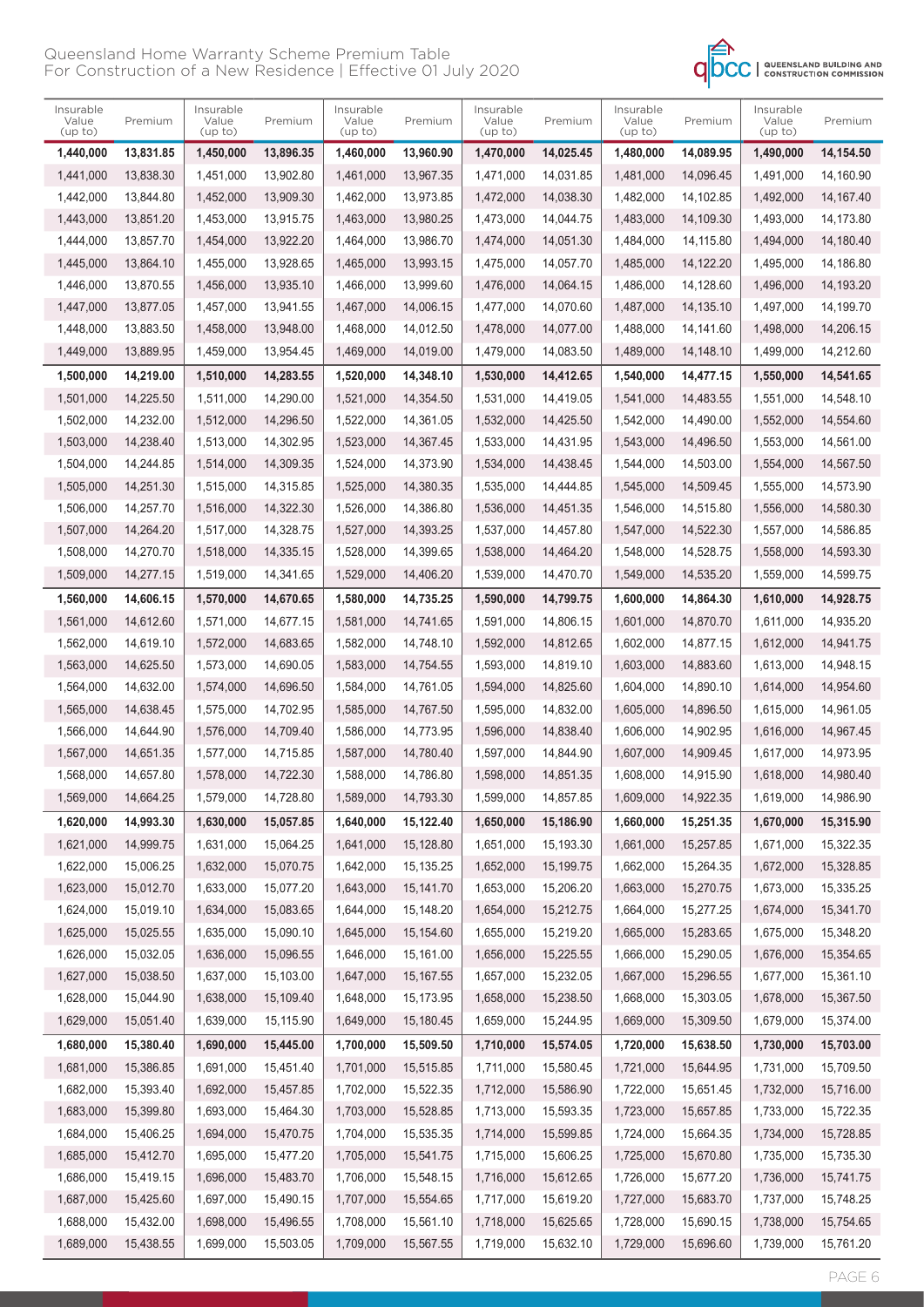

| Insurable<br>Value<br>(up to) | Premium   | Insurable<br>Value<br>(up to) | Premium   | Insurable<br>Value<br>(up to) | Premium   | Insurable<br>Value<br>(up to) | Premium   | Insurable<br>Value<br>(up to) | Premium   | Insurable<br>Value<br>(up to) | Premium   |
|-------------------------------|-----------|-------------------------------|-----------|-------------------------------|-----------|-------------------------------|-----------|-------------------------------|-----------|-------------------------------|-----------|
| 1,740,000                     | 15,767.60 | 1,750,000                     | 15,832.15 | 1,760,000                     | 15,896.70 | 1,770,000                     | 15,961.15 | 1,780,000                     | 16,025.70 | 1,790,000                     | 16,090.20 |
| 1,741,000                     | 15,774.00 | 1,751,000                     | 15,838.60 | 1,761,000                     | 15.903.10 | 1,771,000                     | 15,967.60 | 1.781.000                     | 16,032.15 | 1,791,000                     | 16,096.65 |
| 1,742,000                     | 15,780.55 | 1,752,000                     | 15,845.05 | 1,762,000                     | 15,909.55 | 1,772,000                     | 15,974.15 | 1,782,000                     | 16,038.65 | 1,792,000                     | 16,103.15 |
| 1,743,000                     | 15,786.90 | 1,753,000                     | 15,851.50 | 1,763,000                     | 15,916.00 | 1,773,000                     | 15,980.55 | 1,783,000                     | 16,045.05 | 1,793,000                     | 16,109.60 |
| 1,744,000                     | 15,793.45 | 1,754,000                     | 15,858.00 | 1,764,000                     | 15,922.50 | 1,774,000                     | 15,987.05 | 1,784,000                     | 16,051.50 | 1,794,000                     | 16,116.05 |
| 1.745.000                     | 15,799.90 | 1,755,000                     | 15,864.40 | 1,765,000                     | 15,929.00 | 1,775,000                     | 15,993.45 | 1,785,000                     | 16.057.95 | 1,795,000                     | 16,122.50 |
| 1,746,000                     | 15,806.35 | 1,756,000                     | 15,870.80 | 1,766,000                     | 15,935.35 | 1,776,000                     | 15,999.85 | 1,786,000                     | 16.064.45 | 1,796,000                     | 16,128.95 |
| 1,747,000                     | 15,812.80 | 1,757,000                     | 15,877.30 | 1,767,000                     | 15.941.85 | 1,777,000                     | 16,006.35 | 1,787,000                     | 16,070.90 | 1,797,000                     | 16,135.40 |
| 1,748,000                     | 15,819.20 | 1,758,000                     | 15,883.75 | 1,768,000                     | 15,948.30 | 1,778,000                     | 16,012.80 | 1,788,000                     | 16,077.30 | 1,798,000                     | 16,141.80 |
| 1,749,000                     | 15,825.70 | 1,759,000                     | 15,890.25 | 1,769,000                     | 15,954.75 | 1,779,000                     | 16,019.30 | 1,789,000                     | 16,083.80 | 1,799,000                     | 16,148.30 |
| 1,800,000                     | 16,154.80 | 1,810,000                     | 16,219.30 | 1,820,000                     | 16,283.80 | 1,830,000                     | 16,348.30 | 1,840,000                     | 16,412.80 | 1,850,000                     | 16,477.40 |
| 1,801,000                     | 16,161.20 | 1,811,000                     | 16,225.70 | 1,821,000                     | 16,290.25 | 1,831,000                     | 16.354.75 | 1.841.000                     | 16,419.30 | 1,851,000                     | 16,483.80 |
| 1,802,000                     | 16,167.65 | 1,812,000                     | 16,232.15 | 1,822,000                     | 16,296.70 | 1,832,000                     | 16,361.25 | 1,842,000                     | 16,425.80 | 1,852,000                     | 16,490.30 |
| 1,803,000                     | 16.174.10 | 1,813,000                     | 16,238.60 | 1,823,000                     | 16.303.15 | 1,833,000                     | 16.367.65 | 1,843,000                     | 16.432.20 | 1,853,000                     | 16,496.70 |
| 1,804,000                     | 16,180.60 | 1,814,000                     | 16,245.15 | 1,824,000                     | 16,309.65 | 1,834,000                     | 16,374.15 | 1,844,000                     | 16,438.65 | 1,854,000                     | 16,503.15 |
| 1,805,000                     | 16,187.00 | 1,815,000                     | 16,251.55 | 1,825,000                     | 16,316.05 | 1,835,000                     | 16,380.60 | 1,845,000                     | 16,445.10 | 1,855,000                     | 16,509.65 |
| 1,806,000                     | 16.193.45 | 1,816,000                     | 16,257.95 | 1,826,000                     | 16,322.45 | 1,836,000                     | 16,387.00 | 1,846,000                     | 16,451.55 | 1,856,000                     | 16,516.10 |
| 1,807,000                     | 16,199.95 | 1,817,000                     | 16,264.45 | 1,827,000                     | 16.329.00 | 1,837,000                     | 16,393.50 | 1,847,000                     | 16,458.00 | 1,857,000                     | 16,522.55 |
| 1,808,000                     | 16,206.35 | 1,818,000                     | 16,270.90 | 1,828,000                     | 16,335.45 | 1,838,000                     | 16,399.95 | 1,848,000                     | 16,464.45 | 1,858,000                     | 16,528.95 |
| 1,809,000                     | 16,212.85 | 1,819,000                     | 16,277.35 | 1,829,000                     | 16,341.90 | 1,839,000                     | 16,406.40 | 1,849,000                     | 16,470.95 | 1,859,000                     | 16,535.45 |
| 1,860,000                     | 16,541.90 | 1,870,000                     | 16,606.45 | 1,880,000                     | 16,670.90 | 1,890,000                     | 16,735.45 | 1,900,000                     | 16,799.95 | 1,910,000                     | 16,864.50 |
| 1,861,000                     | 16,548.30 | 1,871,000                     | 16,612.85 | 1,881,000                     | 16,677.35 | 1,891,000                     | 16,741.90 | 1,901,000                     | 16,806.40 | 1,911,000                     | 16,870.95 |
| 1,862,000                     | 16,554.80 | 1,872,000                     | 16,619.30 | 1,882,000                     | 16,683.80 | 1,892,000                     | 16,748.40 | 1,902,000                     | 16,812.90 | 1,912,000                     | 16,877.40 |
| 1,863,000                     | 16,561.25 | 1,873,000                     | 16,625.75 | 1,883,000                     | 16,690.30 | 1,893,000                     | 16,754.80 | 1,903,000                     | 16,819.30 | 1,913,000                     | 16,883.85 |
| 1,864,000                     | 16,567.75 | 1,874,000                     | 16,632.25 | 1,884,000                     | 16,696.80 | 1,894,000                     | 16,761.25 | 1,904,000                     | 16,825.80 | 1,914,000                     | 16,890.30 |
| 1,865,000                     | 16,574.15 | 1,875,000                     | 16,638.60 | 1,885,000                     | 16,703.20 | 1,895,000                     | 16,767.70 | 1,905,000                     | 16,832.25 | 1,915,000                     | 16,896.75 |
| 1.866.000                     | 16,580.55 | 1,876,000                     | 16.645.10 | 1,886,000                     | 16,709.60 | 1,896,000                     | 16,774.15 | 1,906,000                     | 16,838.70 | 1,916,000                     | 16,903.20 |
| 1,867,000                     | 16,587.05 | 1,877,000                     | 16,651.60 | 1,887,000                     | 16.716.10 | 1,897,000                     | 16,780.65 | 1,907,000                     | 16.845.15 | 1,917,000                     | 16,909.65 |
| 1.868.000                     | 16,593.45 | 1,878,000                     | 16,658.05 | 1,888,000                     | 16.722.55 | 1,898,000                     | 16,787.05 | 1,908,000                     | 16,851.55 | 1,918,000                     | 16,916.10 |
| 1,869,000                     | 16,600.00 | 1,879,000                     | 16,664.50 | 1,889,000                     | 16,729.00 | 1,899,000                     | 16,793.55 | 1,909,000                     | 16,858.05 | 1,919,000                     | 16,922.60 |
| 1,920,000                     | 16,929.05 | 1,930,000                     | 16,993.50 | 1,940,000                     | 17,058.05 | 1,950,000                     | 17,122.55 | 1,960,000                     | 17,187.15 | 1,970,000                     | 17,251.65 |
| 1,921,000                     | 16,935.40 | 1,931,000                     | 16,999.95 | 1,941,000                     | 17,064.50 | 1,951,000                     | 17,129.00 | 1,961,000                     | 17,193.55 | 1,971,000                     | 17,258.05 |
| 1,922,000                     | 16,941.90 | 1,932,000                     | 17,006.45 | 1,942,000                     | 17,071.00 | 1,952,000                     | 17,135.55 | 1,962,000                     | 17,200.05 | 1,972,000                     | 17,264.50 |
| 1,923,000                     | 16,948.35 | 1,933,000                     | 17,012.90 | 1,943,000                     | 17,077.40 | 1,953,000                     | 17,141.90 | 1,963,000                     | 17,206.45 | 1,973,000                     | 17,271.00 |
| 1,924,000                     | 16,954.85 | 1,934,000                     | 17,019.40 | 1,944,000                     | 17,083.85 | 1,954,000                     | 17,148.40 | 1,964,000                     | 17,212.90 | 1,974,000                     | 17,277.50 |
| 1,925,000                     | 16,961.30 | 1,935,000                     | 17,025.80 | 1,945,000                     | 17,090.30 | 1,955,000                     | 17,154.85 | 1,965,000                     | 17,219.35 | 1,975,000                     | 17,283.90 |
| 1,926,000                     | 16,967.70 | 1,936,000                     | 17,032.20 | 1,946,000                     | 17,096.75 | 1,956,000                     | 17,161.30 | 1,966,000                     | 17,225.80 | 1,976,000                     | 17,290.30 |
| 1,927,000                     | 16,974.20 | 1,937,000                     | 17,038.70 | 1,947,000                     | 17,103.25 | 1,957,000                     | 17,167.75 | 1,967,000                     | 17,232.30 | 1,977,000                     | 17,296.80 |
| 1,928,000                     | 16,980.65 | 1,938,000                     | 17,045.15 | 1,948,000                     | 17,109.70 | 1,958,000                     | 17,174.15 | 1,968,000                     | 17,238.70 | 1,978,000                     | 17,303.20 |
| 1,929,000                     | 16,987.10 | 1,939,000                     | 17,051.65 | 1,949,000                     | 17,116.15 | 1,959,000                     | 17,180.70 | 1,969,000                     | 17,245.20 | 1,979,000                     | 17,309.70 |
| 1,980,000                     | 17,316.20 | 1,990,000                     | 17,380.65 | 2,000,000                     | 17,445.20 | 2,010,000                     | 17,477.50 | 2,020,000                     | 17,509.75 | 2,030,000                     | 17,542.05 |
| 1,981,000                     | 17,322.60 | 1,991,000                     | 17,387.10 | 2,001,000                     | 17,448.50 | 2,011,000                     | 17,480.70 | 2,021,000                     | 17,513.00 | 2,031,000                     | 17,545.25 |
| 1,982,000                     | 17,329.05 | 1,992,000                     | 17,393.65 | 2,002,000                     | 17,451.70 | 2,012,000                     | 17,483.95 | 2,022,000                     | 17,516.20 | 2,032,000                     | 17,548.50 |
| 1,983,000                     | 17,335.50 | 1,993,000                     | 17,400.00 | 2,003,000                     | 17,454.95 | 2,013,000                     | 17,487.20 | 2,023,000                     | 17,519.50 | 2,033,000                     | 17,551.75 |
| 1,984,000                     | 17,342.00 | 1,994,000                     | 17,406.60 | 2,004,000                     | 17,458.20 | 2,014,000                     | 17,490.40 | 2,024,000                     | 17,522.70 | 2,034,000                     | 17,554.95 |
| 1,985,000                     | 17,348.35 | 1,995,000                     | 17,413.00 | 2,005,000                     | 17,461.40 | 2,015,000                     | 17,493.70 | 2,025,000                     | 17,525.85 | 2,035,000                     | 17,558.15 |
| 1,986,000                     | 17,354.80 | 1,996,000                     | 17,419.40 | 2,006,000                     | 17,464.60 | 2,016,000                     | 17,496.85 | 2,026,000                     | 17,529.10 | 2,036,000                     | 17,561.35 |
| 1,987,000                     | 17,361.35 | 1,997,000                     | 17,425.90 | 2,007,000                     | 17,467.80 | 2,017,000                     | 17,500.05 | 2,027,000                     | 17,532.30 | 2,037,000                     | 17,564.60 |
| 1,988,000                     | 17,367.80 | 1,998,000                     | 17,432.35 | 2,008,000                     | 17,471.05 | 2,018,000                     | 17,503.35 | 2,028,000                     | 17,535.55 | 2,038,000                     | 17,567.85 |
| 1,989,000                     | 17,374.30 | 1,999,000                     | 17,438.80 | 2,009,000                     | 17,474.25 | 2,019,000                     | 17,506.55 | 2,029,000                     | 17,538.85 | 2,039,000                     | 17,571.05 |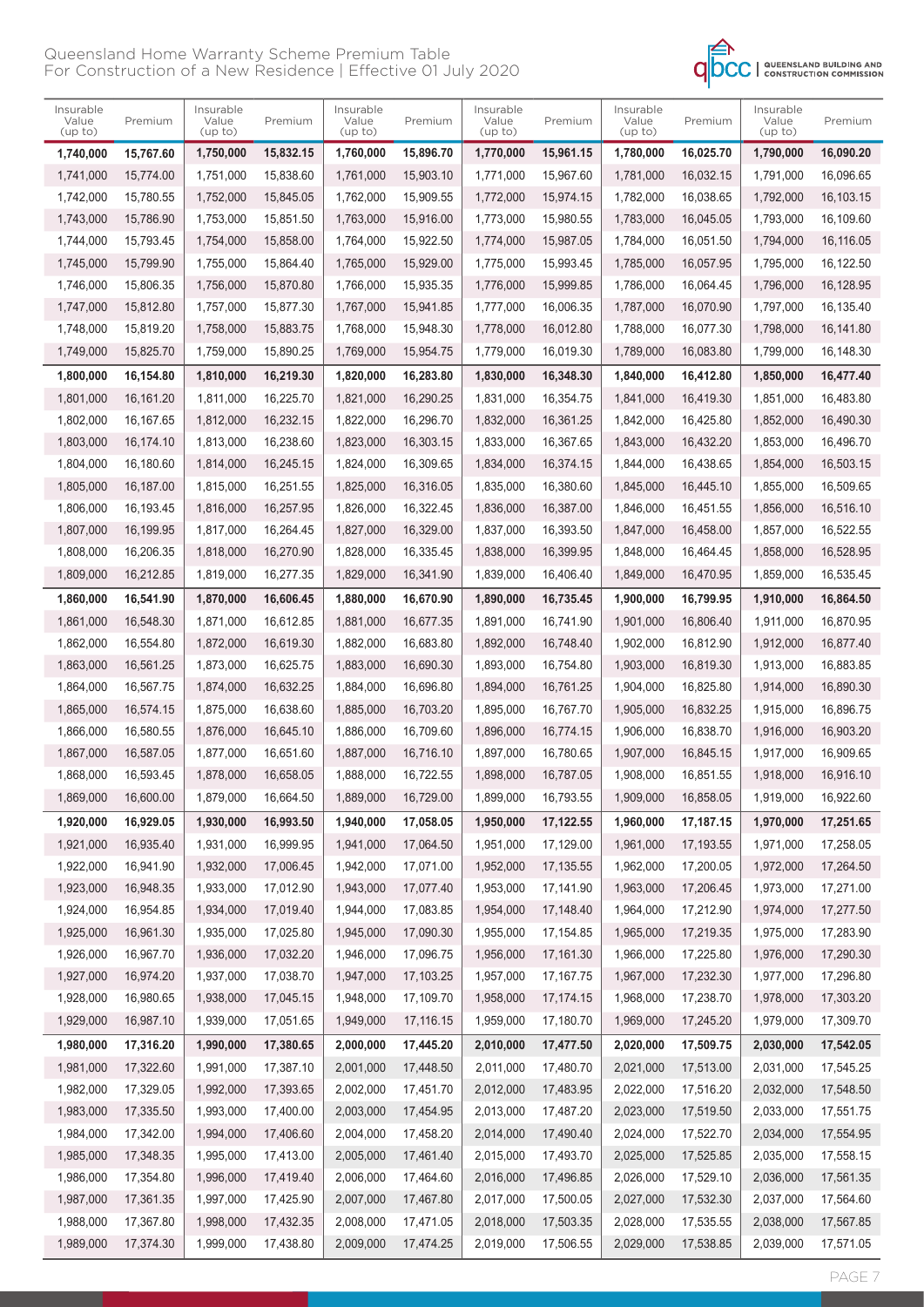

| Insurable<br>Value<br>(up to) | Premium                | Insurable<br>Value<br>(up to) | Premium                | Insurable<br>Value<br>(up to) | Premium                | Insurable<br>Value<br>(up to) | Premium                | Insurable<br>Value<br>(up to) | Premium                | Insurable<br>Value<br>(up to) | Premium                |
|-------------------------------|------------------------|-------------------------------|------------------------|-------------------------------|------------------------|-------------------------------|------------------------|-------------------------------|------------------------|-------------------------------|------------------------|
| 2,040,000                     | 17,574.30              | 2,050,000                     | 17,606.55              | 2,060,000                     | 17,638.85              | 2,070,000                     | 17,671.05              | 2,080,000                     | 17,703.30              | 2,090,000                     | 17,735.60              |
| 2,041,000                     | 17,577.50              | 2,051,000                     | 17,609.80              | 2,061,000                     | 17,642.05              | 2,071,000                     | 17,674.30              | 2,081,000                     | 17,706.50              | 2,091,000                     | 17,738.80              |
| 2,042,000                     | 17,580.70              | 2,052,000                     | 17,613.00              | 2,062,000                     | 17,645.25              | 2,072,000                     | 17,677.50              | 2,082,000                     | 17,709.75              | 2,092,000                     | 17,742.00              |
| 2,043,000                     | 17,584.05              | 2,053,000                     | 17,616.20              | 2,063,000                     | 17,648.50              | 2,073,000                     | 17,680.75              | 2,083,000                     | 17,713.00              | 2,093,000                     | 17,745.30              |
| 2,044,000                     | 17,587.20              | 2,054,000                     | 17,619.45              | 2,064,000                     | 17,651.70              | 2,074,000                     | 17,684.00              | 2,084,000                     | 17,716.20              | 2,094,000                     | 17,748.50              |
| 2,045,000                     | 17.590.40              | 2,055,000                     | 17,622.65              | 2,065,000                     | 17,654.95              | 2,075,000                     | 17,687.20              | 2,085,000                     | 17,719.50              | 2,095,000                     | 17,751.70              |
| 2,046,000                     | 17,593.65              | 2,056,000                     | 17,625.85              | 2,066,000                     | 17,658.15              | 2,076,000                     | 17,690.45              | 2,086,000                     | 17,722.70              | 2,096,000                     | 17,754.95              |
| 2,047,000                     | 17,596.85              | 2,057,000                     | 17,629.15              | 2,067,000                     | 17,661.35              | 2,077,000                     | 17,693.65              | 2,087,000                     | 17,725.90              | 2,097,000                     | 17,758.15              |
| 2,048,000                     | 17,600.15              | 2,058,000                     | 17,632.40              | 2,068,000                     | 17,664.65              | 2,078,000                     | 17,696.90              | 2,088,000                     | 17,729.20              | 2,098,000                     | 17,761.45              |
| 2,049,000                     | 17,603.35              | 2,059,000                     | 17,635.60              | 2,069,000                     | 17,667.85              | 2,079,000                     | 17,700.15              | 2,089,000                     | 17,732.40              | 2,099,000                     | 17,764.65              |
| 2,100,000                     | 17,767.85              | 2,110,000                     | 17,800.10              | 2,120,000                     | 17,832.35              | 2,130,000                     | 17,864.65              | 2,140,000                     | 17,896.95              | 2,150,000                     | 17,929.15              |
| 2,101,000                     | 17.771.10              | 2,111,000                     | 17,803.30              | 2,121,000                     | 17,835.60              | 2,131,000                     | 17,867.85              | 2,141,000                     | 17,900.15              | 2,151,000                     | 17,932.35              |
| 2,102,000                     | 17.774.30              | 2,112,000                     | 17,806.50              | 2,122,000                     | 17,838.80              | 2,132,000                     | 17,871.10              | 2,142,000                     | 17,903.35              | 2,152,000                     | 17,935.60              |
| 2,103,000                     | 17,777.55              | 2,113,000                     | 17,809.85              | 2,123,000                     | 17,842.05              | 2,133,000                     | 17,874.35              | 2,143,000                     | 17,906.65              | 2,153,000                     | 17,938.85              |
| 2,104,000                     | 17,780.80              | 2,114,000                     | 17,813.05              | 2,124,000                     | 17,845.30              | 2,134,000                     | 17,877.55              | 2,144,000                     | 17,909.85              | 2,154,000                     | 17,942.10              |
| 2,105,000                     | 17,784.00              | 2,115,000                     | 17.816.30              | 2,125,000                     | 17.848.50              | 2,135,000                     | 17,880.75              | 2,145,000                     | 17,913.00              | 2,155,000                     | 17,945.30              |
| 2,106,000                     | 17,787.20              | 2,116,000                     | 17,819.50              | 2,126,000                     | 17,851.75              | 2,136,000                     | 17,883.95              | 2,146,000                     | 17,916.25              | 2,156,000                     | 17,948.50              |
| 2,107,000                     | 17,790.45              | 2,117,000                     | 17,822.65              | 2,127,000                     | 17,854.95              | 2,137,000                     | 17.887.15              | 2,147,000                     | 17,919.45              | 2,157,000                     | 17,951.75              |
| 2,108,000                     | 17,793.65              | 2,118,000                     | 17,825.95              | 2,128,000                     | 17,858.20              | 2,138,000                     | 17,890.45              | 2,148,000                     | 17,922.70              | 2,158,000                     | 17,955.00              |
| 2,109,000                     | 17,796.85              | 2,119,000                     | 17,829.15              | 2,129,000                     | 17,861.45              | 2,139,000                     | 17,893.65              | 2,149,000                     | 17,925.95              | 2,159,000                     | 17,958.20              |
| 2,160,000                     | 17,961.45              | 2,170,000                     | 17,993.70              | 2,180,000                     | 18,025.95              | 2,190,000                     | 18,058.15              | 2,200,000                     | 18,090.45              | 2,210,000                     | 18,122.75              |
| 2,161,000                     | 17,964.65              | 2,171,000                     | 17,996.95              | 2,181,000                     | 18,029.10              | 2,191,000                     | 18,061.40              | 2,201,000                     | 18,093.65              | 2,211,000                     | 18,125.95              |
| 2,162,000                     | 17,967.85              | 2,172,000                     | 18,000.10              | 2,182,000                     | 18,032.40              | 2,192,000                     | 18,064.60              | 2,202,000                     | 18,096.90              | 2,212,000                     | 18,129.15              |
| 2,163,000                     | 17,971.10              | 2,173,000                     | 18,003.35              | 2,183,000                     | 18,035.65              | 2,193,000                     | 18,067.90              | 2,203,000                     | 18,100.15              | 2,213,000                     | 18,132.45              |
| 2,164,000                     | 17,974.30              | 2,174,000                     | 18,006.60              | 2,184,000                     | 18,038.85              | 2,194,000                     | 18,071.10              | 2,204,000                     | 18,103.35              | 2,214,000                     | 18,135.65              |
| 2,165,000                     | 17,977.50              | 2,175,000                     | 18,009.80              | 2,185,000                     | 18,042.10              | 2,195,000                     | 18,074.30              | 2,205,000                     | 18,106.60              | 2,215,000                     | 18,138.85              |
| 2,166,000                     | 17.980.75              | 2,176,000                     | 18,013.00              | 2,186,000                     | 18,045.30              | 2,196,000                     | 18,077.60              | 2,206,000                     | 18,109.80              | 2,216,000                     | 18,142.10              |
| 2,167,000                     | 17,983.95              | 2,177,000                     | 18.016.25              | 2,187,000                     | 18,048.50              | 2,197,000                     | 18,080.80              | 2,207,000                     | 18,113.05              | 2,217,000                     | 18,145.30              |
| 2,168,000                     | 17,987.30              | 2,178,000                     | 18,019.50              | 2,188,000                     | 18,051.80              | 2,198,000                     | 18,084.05              | 2,208,000                     | 18,116.30              | 2,218,000                     | 18,148.55              |
| 2,169,000                     | 17,990.50              | 2,179,000                     | 18,022.75              | 2,189,000                     | 18,055.00              | 2,199,000                     | 18,087.30              | 2,209,000                     | 18,119.50              | 2,219,000                     | 18,151.75              |
| 2,220,000                     | 18,154.95              | 2,230,000                     | 18, 187. 25            | 2,240,000                     | 18,219.50              | 2,250,000                     | 18,251.75              | 2,260,000                     | 18,284.05              | 2,270,000                     | 18,316.30              |
| 2,221,000                     | 18,158.20              | 2,231,000                     | 18,190.45              | 2,241,000                     | 18,222.75              | 2,251,000                     | 18,255.00              | 2,261,000                     | 18,287.25              | 2,271,000                     | 18,319.55              |
| 2,222,000                     | 18,161.40              | 2,232,000                     | 18,193.70              | 2,242,000                     | 18,225.95              | 2,252,000                     | 18,258.25              | 2,262,000                     | 18,290.45              | 2,272,000                     | 18,322.75              |
| 2,223,000                     | 18,164.70              | 2,233,000                     | 18,196.95              | 2,243,000                     | 18,229.25              | 2,253,000                     | 18,261.50              | 2,263,000                     | 18,293.75              | 2,273,000                     | 18,325.95              |
| 2,224,000                     | 18,167.95              | 2,234,000                     | 18,200.15              | 2,244,000                     | 18,232.45              | 2,254,000                     | 18,264.65              | 2,264,000                     | 18,296.90              | 2,274,000                     | 18,329.20              |
| 2,225,000                     | 18,171.15              | 2,235,000                     | 18,203.40              | 2,245,000                     | 18,235.60              | 2,255,000                     | 18,267.90              | 2,265,000                     | 18,300.15              | 2,275,000                     | 18,332.40              |
| 2,226,000                     | 18,174.35              | 2,236,000                     | 18,206.55              | 2,246,000                     | 18,238.85              | 2,256,000                     | 18,271.10              | 2,266,000                     | 18,303.40              | 2,276,000                     | 18,335.60              |
| 2,227,000                     | 18,177.55              | 2,237,000                     | 18,209.75              | 2,247,000                     | 18,242.05              | 2,257,000                     | 18,274.35              | 2,267,000                     | 18,306.60              | 2,277,000                     | 18,338.85              |
| 2,228,000                     | 18,180.80              | 2,238,000                     | 18,213.10              | 2,248,000                     | 18,245.30              | 2,258,000                     | 18,277.60              | 2,268,000                     | 18,309.85              | 2,278,000                     | 18,342.10              |
| 2,229,000                     | 18,184.00              | 2,239,000                     | 18,216.30              | 2,249,000                     | 18,248.55              | 2,259,000                     | 18,280.80              | 2,269,000                     | 18,313.10              | 2,279,000                     | 18,345.35              |
|                               | 18,348.60              |                               |                        |                               | 18,413.05              |                               |                        |                               |                        |                               |                        |
| 2,280,000                     | 18,351.80              | 2,290,000                     | 18,380.80<br>18,384.00 | 2,300,000                     | 18,416.25              | 2,310,000<br>2,311,000        | 18,445.35              | 2,320,000                     | 18,477.55<br>18,480.80 | 2,330,000<br>2,331,000        | 18,509.85<br>18,513.05 |
| 2,281,000                     |                        | 2,291,000                     |                        | 2,301,000                     |                        |                               | 18,448.55              | 2,321,000                     |                        |                               |                        |
| 2,282,000<br>2,283,000        | 18,354.95<br>18,358.25 | 2,292,000<br>2,293,000        | 18,387.20<br>18,390.50 | 2,302,000<br>2,303,000        | 18,419.50<br>18,422.75 | 2,312,000<br>2,313,000        | 18,451.75<br>18,455.05 | 2,322,000<br>2,323,000        | 18,484.05<br>18,487.30 | 2,332,000<br>2,333,000        | 18,516.25<br>18,519.55 |
|                               | 18,361.45              |                               |                        | 2,304,000                     | 18,425.95              |                               |                        |                               |                        |                               |                        |
| 2,284,000<br>2,285,000        | 18,364.70              | 2,294,000<br>2,295,000        | 18,393.75<br>18,396.95 | 2,305,000                     | 18,429.20              | 2,314,000<br>2,315,000        | 18,458.25<br>18,461.45 | 2,324,000<br>2,325,000        | 18,490.55<br>18,493.75 | 2,334,000<br>2,335,000        | 18,522.75<br>18,526.05 |
| 2,286,000                     | 18,367.90              | 2,296,000                     | 18,400.20              | 2,306,000                     | 18,432.40              | 2,316,000                     | 18,464.70              | 2,326,000                     | 18,496.95              | 2,336,000                     | 18,529.25              |
| 2,287,000                     | 18,371.10              | 2,297,000                     | 18,403.40              | 2,307,000                     | 18,435.65              | 2,317,000                     | 18,467.90              | 2,327,000                     | 18,500.20              | 2,337,000                     | 18,532.40              |
|                               | 18,374.40              |                               | 18,406.65              |                               | 18,438.95              |                               |                        |                               |                        |                               |                        |
| 2,288,000                     |                        | 2,298,000                     |                        | 2,308,000                     |                        | 2,318,000                     | 18,471.15              | 2,328,000                     | 18,503.40              | 2,338,000<br>2,339,000        | 18,535.70              |
| 2,289,000                     | 18,377.60              | 2,299,000                     | 18,409.90              | 2,309,000                     | 18,442.15              | 2,319,000                     | 18,474.35              | 2,329,000                     | 18,506.60              |                               | 18,538.90              |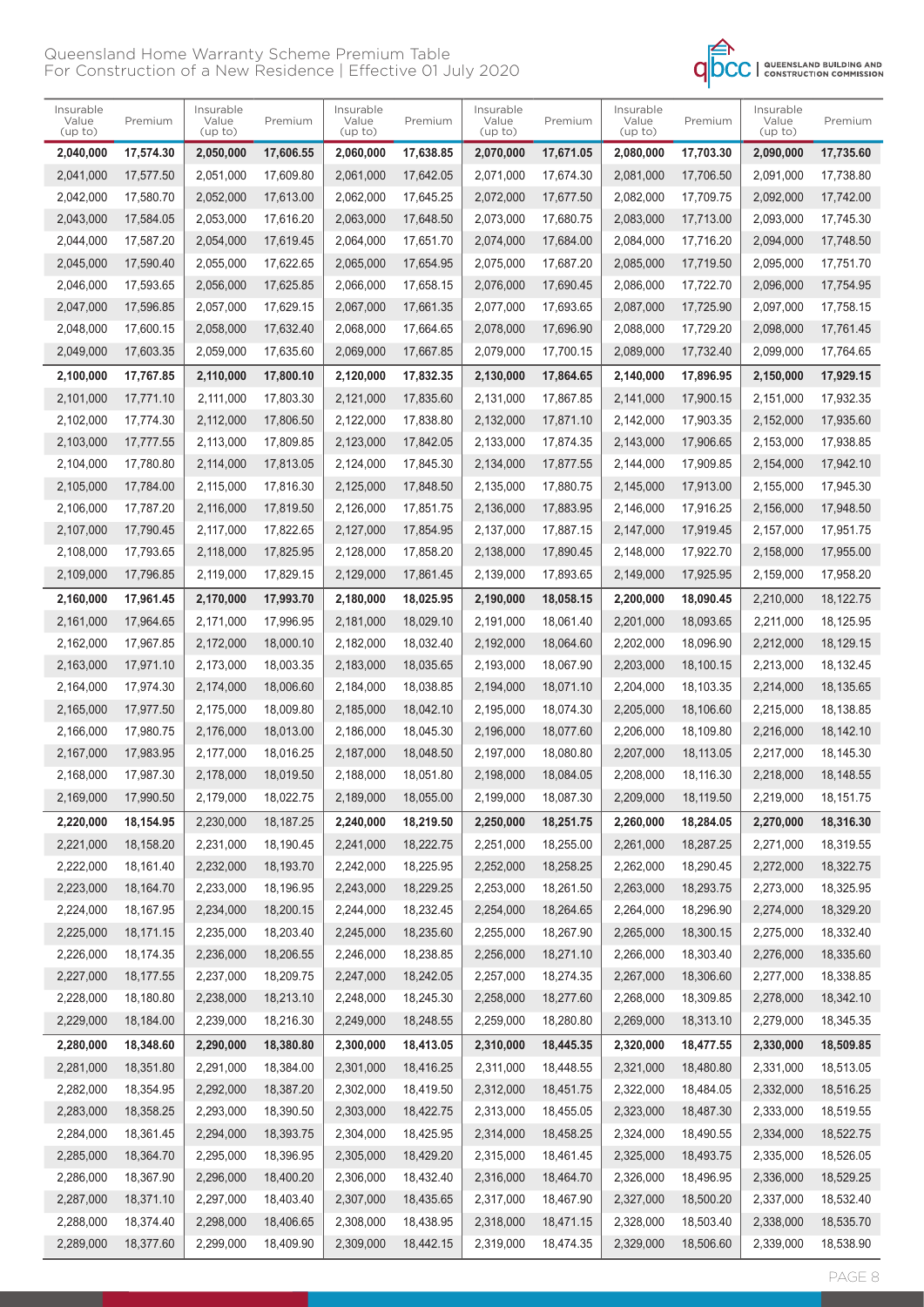

| Insurable<br>Value<br>(up to) | Premium   | Insurable<br>Value<br>(up to) | Premium   | Insurable<br>Value<br>(up to) | Premium   | Insurable<br>Value<br>(up to) | Premium   | Insurable<br>Value<br>(up to) | Premium   | Insurable<br>Value<br>(up to) | Premium   |
|-------------------------------|-----------|-------------------------------|-----------|-------------------------------|-----------|-------------------------------|-----------|-------------------------------|-----------|-------------------------------|-----------|
| 2,340,000                     | 18,542.10 | 2,350,000                     | 18,574.40 | 2,360,000                     | 18,606.60 | 2,370,000                     | 18,638.90 | 2,380,000                     | 18,671.20 | 2,390,000                     | 18,703.45 |
| 2,341,000                     | 18.545.35 | 2,351,000                     | 18.577.60 | 2,361,000                     | 18,609.85 | 2,371,000                     | 18,642.10 | 2,381,000                     | 18,674.40 | 2,391,000                     | 18,706.70 |
| 2,342,000                     | 18,548.55 | 2,352,000                     | 18,580.85 | 2,362,000                     | 18,613.05 | 2,372,000                     | 18,645.35 | 2,382,000                     | 18,677.60 | 2,392,000                     | 18,709.85 |
| 2,343,000                     | 18,551.80 | 2,353,000                     | 18,584.10 | 2,363,000                     | 18,616.40 | 2,373,000                     | 18,648.60 | 2,383,000                     | 18,680.85 | 2,393,000                     | 18,713.10 |
| 2,344,000                     | 18,555.05 | 2,354,000                     | 18,587.30 | 2,364,000                     | 18,619.60 | 2,374,000                     | 18,651.80 | 2,384,000                     | 18,684.05 | 2,394,000                     | 18,716.35 |
| 2,345,000                     | 18,558.25 | 2,355,000                     | 18,590.50 | 2,365,000                     | 18,622.75 | 2,375,000                     | 18,655.00 | 2,385,000                     | 18,687.25 | 2,395,000                     | 18,719.55 |
| 2,346,000                     | 18.561.40 | 2,356,000                     | 18,593.70 | 2,366,000                     | 18,626.00 | 2,376,000                     | 18,658.25 | 2,386,000                     | 18,690.50 | 2,396,000                     | 18,722.75 |
| 2,347,000                     | 18.564.65 | 2,357,000                     | 18,596.90 | 2,367,000                     | 18.629.20 | 2,377,000                     | 18,661.50 | 2,387,000                     | 18.693.70 | 2,397,000                     | 18,726.00 |
| 2,348,000                     | 18,567.95 | 2,358,000                     | 18,600.20 | 2,368,000                     | 18,632.45 | 2,378,000                     | 18,664.75 | 2,388,000                     | 18,697.00 | 2,398,000                     | 18,729.25 |
| 2,349,000                     | 18,571.20 | 2,359,000                     | 18,603.40 | 2,369,000                     | 18,635.70 | 2,379,000                     | 18,667.95 | 2,389,000                     | 18,700.20 | 2,399,000                     | 18,732.45 |
| 2,400,000                     | 18,735.70 | 2,410,000                     | 18,767.90 | 2,420,000                     | 18,800.20 | 2,430,000                     | 18,832.45 | 2,440,000                     | 18,864.70 | 2,450,000                     | 18,897.00 |
| 2,401,000                     | 18,738.85 | 2,411,000                     | 18,771.15 | 2,421,000                     | 18,803.40 | 2,431,000                     | 18,835.65 | 2,441,000                     | 18.867.95 | 2,451,000                     | 18,900.20 |
| 2,402,000                     | 18,742.10 | 2,412,000                     | 18,774.35 | 2,422,000                     | 18,806.65 | 2,432,000                     | 18,838.90 | 2.442.000                     | 18,871.15 | 2,452,000                     | 18,903.45 |
| 2,403,000                     | 18,745.35 | 2.413.000                     | 18,777.65 | 2,423,000                     | 18,809.90 | 2,433,000                     | 18.842.20 | 2,443,000                     | 18,874.40 | 2.453.000                     | 18.906.70 |
| 2,404,000                     | 18.748.60 | 2,414,000                     | 18,780.85 | 2,424,000                     | 18,813.10 | 2,434,000                     | 18,845.40 | 2,444,000                     | 18,877.65 | 2,454,000                     | 18,909.90 |
| 2,405,000                     | 18,751.85 | 2,415,000                     | 18,784.05 | 2,425,000                     | 18,816.35 | 2,435,000                     | 18,848.60 | 2,445,000                     | 18,880.85 | 2,455,000                     | 18,913.15 |
| 2,406,000                     | 18,755.05 | 2,416,000                     | 18,787.30 | 2,426,000                     | 18,819.55 | 2,436,000                     | 18,851.85 | 2,446,000                     | 18,884.10 | 2,456,000                     | 18,916.30 |
| 2,407,000                     | 18,758.25 | 2,417,000                     | 18,790.50 | 2,427,000                     | 18,822.80 | 2,437,000                     | 18,855.05 | 2,447,000                     | 18.887.30 | 2.457.000                     | 18,919.50 |
| 2,408,000                     | 18,761.55 | 2,418,000                     | 18,793.80 | 2,428,000                     | 18,826.05 | 2,438,000                     | 18,858.30 | 2,448,000                     | 18,890.55 | 2,458,000                     | 18,922.80 |
| 2,409,000                     | 18,764.75 | 2,419,000                     | 18,797.05 | 2,429,000                     | 18,829.20 | 2,439,000                     | 18,861.50 | 2,449,000                     | 18,893.75 | 2,459,000                     | 18,926.00 |
| 2,460,000                     | 18,929.25 | 2,470,000                     | 18,961.50 | 2,480,000                     | 18,993.80 | 2,490,000                     | 19,026.10 | 2,500,000                     | 19,058.35 | 2,510,000                     | 19,090.60 |
| 2,461,000                     | 18,932.50 | 2,471,000                     | 18,964.70 | 2,481,000                     | 18,997.00 | 2,491,000                     | 19,029.35 | 2,501,000                     | 19,061.60 | 2,511,000                     | 19,093.80 |
| 2,462,000                     | 18,935.70 | 2,472,000                     | 18,967.95 | 2,482,000                     | 19,000.20 | 2,492,000                     | 19,032.55 | 2,502,000                     | 19,064.80 | 2,512,000                     | 19,097.00 |
| 2,463,000                     | 18,938.95 | 2,473,000                     | 18,971.25 | 2,483,000                     | 19,003.55 | 2,493,000                     | 19,035.75 | 2,503,000                     | 19,068.05 | 2,513,000                     | 19,100.25 |
| 2,464,000                     | 18,942.20 | 2,474,000                     | 18,974.40 | 2,484,000                     | 19,006.70 | 2,494,000                     | 19,039.00 | 2,504,000                     | 19,071.25 | 2,514,000                     | 19,103.50 |
| 2,465,000                     | 18,945.35 | 2,475,000                     | 18.977.65 | 2,485,000                     | 19.009.90 | 2,495,000                     | 19,042.20 | 2,505,000                     | 19.074.50 | 2,515,000                     | 19,106.75 |
| 2,466,000                     | 18,948.60 | 2,476,000                     | 18,980.85 | 2,486,000                     | 19,013.10 | 2,496,000                     | 19,045.40 | 2,506,000                     | 19,077.70 | 2,516,000                     | 19,110.00 |
| 2,467,000                     | 18,951.80 | 2,477,000                     | 18,984.05 | 2,487,000                     | 19,016.30 | 2,497,000                     | 19,048.65 | 2,507,000                     | 19.080.90 | 2.517.000                     | 19,113.20 |
| 2,468,000                     | 18,955.05 | 2,478,000                     | 18,987.40 | 2,488,000                     | 19,019.70 | 2,498,000                     | 19,051.90 | 2,508,000                     | 19,084.20 | 2,518,000                     | 19.116.45 |
| 2,469,000                     | 18,958.30 | 2,479,000                     | 18,990.55 | 2,489,000                     | 19,022.90 | 2,499,000                     | 19,055.10 | 2,509,000                     | 19,087.40 | 2,519,000                     | 19,119.70 |
| 2,520,000                     | 19,122.85 | 2,530,000                     | 19,155.15 | 2,540,000                     | 19,187.35 | 2,550,000                     | 19,219.65 | 2,560,000                     | 19,251.90 | 2,570,000                     | 19,284.20 |
| 2,521,000                     | 19,126.05 | 2,531,000                     | 19,158.35 | 2,541,000                     | 19,190.55 | 2,551,000                     | 19,222.85 | 2,561,000                     | 19,255.15 | 2,571,000                     | 19,287.40 |
| 2,522,000                     | 19,129.30 | 2,532,000                     | 19,161.55 | 2,542,000                     | 19,193.80 | 2,552,000                     | 19,226.05 | 2,562,000                     | 19,258.35 | 2,572,000                     | 19,290.65 |
| 2,523,000                     | 19,132.55 | 2,533,000                     | 19,164.85 | 2,543,000                     | 19,197.10 | 2,553,000                     | 19,229.35 | 2,563,000                     | 19,261.60 | 2,573,000                     | 19,293.90 |
| 2,524,000                     | 19,135.75 | 2,534,000                     | 19,168.05 | 2,544,000                     | 19,200.35 | 2,554,000                     | 19,232.55 | 2,564,000                     | 19,264.85 | 2,574,000                     | 19,297.10 |
| 2,525,000                     | 19,139.00 | 2,535,000                     | 19,171.25 | 2,545,000                     | 19,203.55 | 2,555,000                     | 19,235.80 | 2,565,000                     | 19,268.05 | 2,575,000                     | 19,300.30 |
| 2,526,000                     | 19,142.20 | 2,536,000                     | 19,174.50 | 2,546,000                     | 19,206.75 | 2,556,000                     | 19,239.05 | 2,566,000                     | 19,271.20 | 2,576,000                     | 19,303.50 |
| 2,527,000                     | 19,145.40 | 2,537,000                     | 19,177.70 | 2,547,000                     | 19,210.00 | 2,557,000                     | 19,242.20 | 2,567,000                     | 19,274.45 | 2,577,000                     | 19,306.70 |
| 2,528,000                     | 19,148.75 | 2,538,000                     | 19,180.95 | 2,548,000                     | 19,213.20 | 2,558,000                     | 19,245.50 | 2,568,000                     | 19,277.70 | 2,578,000                     | 19,310.00 |
| 2,529,000                     | 19,151.90 | 2,539,000                     | 19,184.15 | 2,549,000                     | 19,216.40 | 2,559,000                     | 19,248.70 | 2,569,000                     | 19,280.95 | 2,579,000                     | 19,313.20 |
| 2,580,000                     | 19,316.40 | 2,590,000                     | 19,348.70 | 2,600,000                     | 19,381.00 | 2,610,000                     | 19,413.20 | 2,620,000                     | 19,445.50 | 2,630,000                     | 19,477.70 |
| 2,581,000                     | 19,319.65 | 2,591,000                     | 19,351.90 | 2,601,000                     | 19,384.20 | 2,611,000                     | 19,416.45 | 2,621,000                     | 19,448.65 | 2,631,000                     | 19,480.95 |
| 2,582,000                     | 19,322.85 | 2,592,000                     | 19,355.15 | 2,602,000                     | 19,387.40 | 2,612,000                     | 19,419.65 | 2,622,000                     | 19,451.90 | 2,632,000                     | 19,484.15 |
| 2,583,000                     | 19,326.15 | 2,593,000                     | 19,358.40 | 2,603,000                     | 19,390.65 | 2,613,000                     | 19,422.90 | 2,623,000                     | 19,455.15 | 2,633,000                     | 19,487.45 |
| 2,584,000                     | 19,329.40 | 2,594,000                     | 19,361.60 | 2,604,000                     | 19,393.85 | 2,614,000                     | 19,426.15 | 2,624,000                     | 19,458.35 | 2,634,000                     | 19,490.65 |
| 2,585,000                     | 19,332.55 | 2,595,000                     | 19,364.80 | 2,605,000                     | 19,397.05 | 2,615,000                     | 19,429.35 | 2,625,000                     | 19,461.60 | 2,635,000                     | 19,493.85 |
| 2,586,000                     | 19,335.80 | 2,596,000                     | 19,368.00 | 2,606,000                     | 19,400.30 | 2,616,000                     | 19,432.55 | 2,626,000                     | 19,464.85 | 2,636,000                     | 19,497.10 |
| 2,587,000                     | 19,339.00 | 2,597,000                     | 19,371.25 | 2,607,000                     | 19,403.50 | 2,617,000                     | 19,435.80 | 2,627,000                     | 19,468.05 | 2,637,000                     | 19,500.30 |
| 2,588,000                     | 19,342.25 | 2,598,000                     | 19,374.55 | 2,608,000                     | 19,406.80 | 2,618,000                     | 19,439.05 | 2,628,000                     | 19,471.35 | 2,638,000                     | 19,503.55 |
| 2,589,000                     | 19,345.50 | 2,599,000                     | 19,377.75 | 2,609,000                     | 19,410.00 | 2,619,000                     | 19,442.30 | 2,629,000                     | 19,474.55 | 2,639,000                     | 19,506.75 |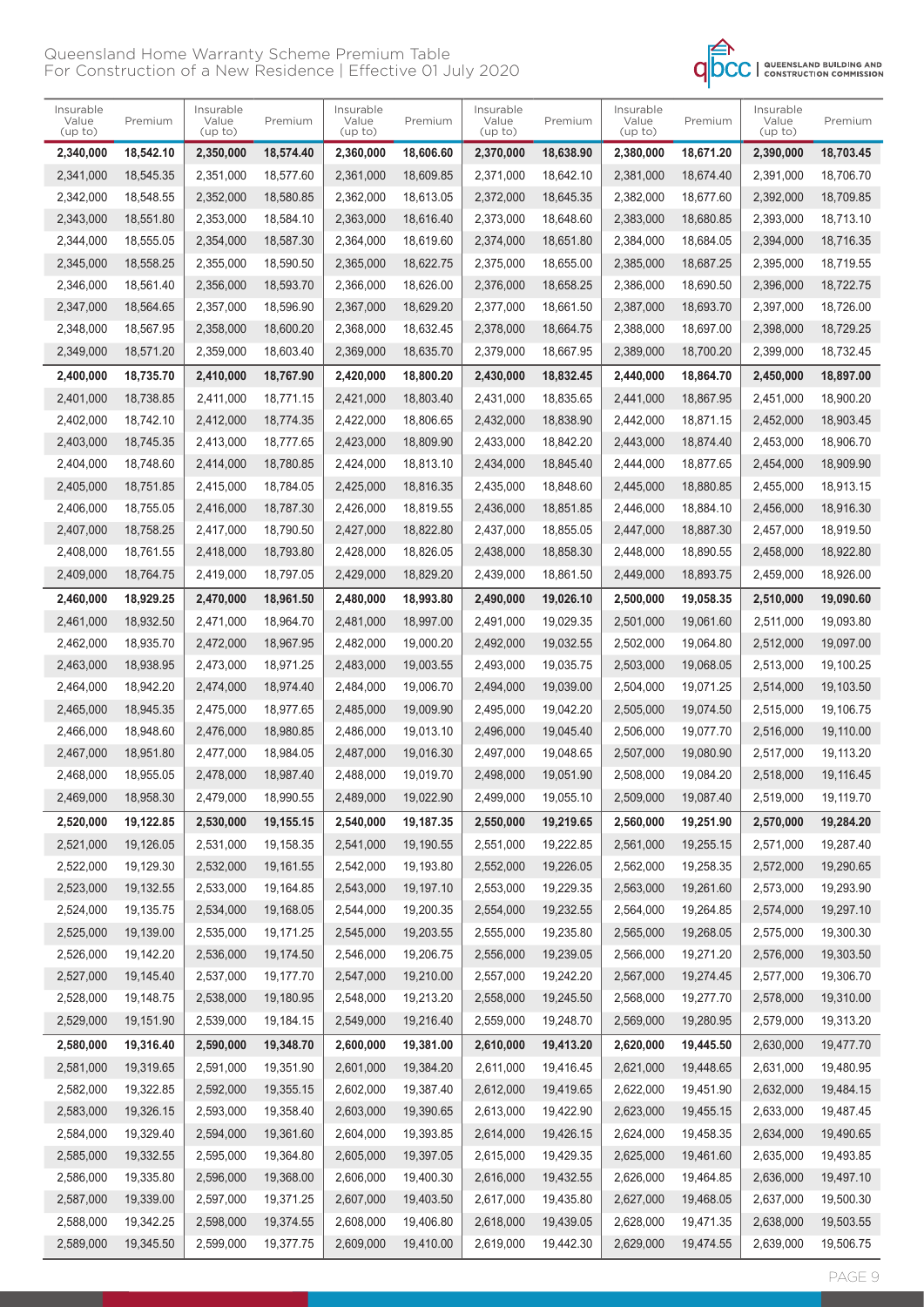

| Insurable<br>Value<br>(up to) | Premium    | Insurable<br>Value<br>(up to) | Premium   | Insurable<br>Value<br>$($ up to $)$ | Premium   | Insurable<br>Value<br>(up to) | Premium   | Insurable<br>Value<br>(up to) | Premium   | Insurable<br>Value<br>(up to) | Premium   |
|-------------------------------|------------|-------------------------------|-----------|-------------------------------------|-----------|-------------------------------|-----------|-------------------------------|-----------|-------------------------------|-----------|
| 2,640,000                     | 19,510.00  | 2,650,000                     | 19,542.25 | 2,660,000                           | 19,574.50 | 2,670,000                     | 19,606.80 | 2,680,000                     | 19,639.00 | 2,690,000                     | 19,671.30 |
| 2,641,000                     | 19,513.20  | 2,651,000                     | 19,545.45 | 2,661,000                           | 19,577.75 | 2,671,000                     | 19,610.00 | 2,681,000                     | 19,642.30 | 2,691,000                     | 19,674.50 |
| 2,642,000                     | 19,516.45  | 2,652,000                     | 19,548.65 | 2.662.000                           | 19,580.95 | 2,672,000                     | 19,613.25 | 2,682,000                     | 19,645.50 | 2,692,000                     | 19,677.75 |
| 2,643,000                     | 19,519.70  | 2,653,000                     | 19,552.00 | 2,663,000                           | 19,584.20 | 2,673,000                     | 19,616.50 | 2,683,000                     | 19,648.80 | 2,693,000                     | 19,681.00 |
| 2,644,000                     | 19,522.90  | 2,654,000                     | 19,555.20 | 2,664,000                           | 19,587.45 | 2,674,000                     | 19,619.70 | 2,684,000                     | 19,652.00 | 2,694,000                     | 19,684.15 |
| 2,645,000                     | 19,526.15  | 2,655,000                     | 19,558.40 | 2,665,000                           | 19,590.65 | 2,675,000                     | 19,622.95 | 2,685,000                     | 19,655.15 | 2,695,000                     | 19,687.45 |
| 2,646,000                     | 19,529.35  | 2,656,000                     | 19,561.65 | 2,666,000                           | 19,593.85 | 2,676,000                     | 19,626.10 | 2,686,000                     | 19,658.40 | 2,696,000                     | 19,690.65 |
| 2,647,000                     | 19,532.60  | 2,657,000                     | 19,564.85 | 2,667,000                           | 19,597.05 | 2,677,000                     | 19,629.30 | 2,687,000                     | 19,661.60 | 2,697,000                     | 19,693.90 |
| 2,648,000                     | 19,535.85  | 2,658,000                     | 19,568.10 | 2,668,000                           | 19,600.35 | 2,678,000                     | 19,632.60 | 2,688,000                     | 19,664.85 | 2,698,000                     | 19,697.15 |
| 2,649,000                     | 19,539.00  | 2,659,000                     | 19,571.30 | 2,669,000                           | 19,603.55 | 2,679,000                     | 19,635.80 | 2,689,000                     | 19,668.10 | 2,699,000                     | 19,700.35 |
| 2,700,000                     | 19,703.60  | 2,710,000                     | 19,735.85 | 2,720,000                           | 19,768.10 | 2,730,000                     | 19,800.35 | 2,740,000                     | 19,832.60 | 2,750,000                     | 19,864.85 |
| 2,701,000                     | 19,706.80  | 2,711,000                     | 19,739.10 | 2,721,000                           | 19,771.30 | 2,731,000                     | 19,803.55 | 2,741,000                     | 19,835.80 | 2,751,000                     | 19,868.10 |
| 2,702,000                     | 19.710.00  | 2,712,000                     | 19,742.30 | 2,722,000                           | 19,774.45 | 2,732,000                     | 19,806.75 | 2,742,000                     | 19,839.05 | 2,752,000                     | 19,871.30 |
| 2,703,000                     | 19,713.30  | 2,713,000                     | 19.745.50 | 2,723,000                           | 19.777.80 | 2,733,000                     | 19,810.00 | 2,743,000                     | 19,842.30 | 2,753,000                     | 19,874.60 |
| 2,704,000                     | 19.716.45  | 2,714,000                     | 19,748.75 | 2,724,000                           | 19,781.00 | 2,734,000                     | 19,813.25 | 2,744,000                     | 19.845.50 | 2,754,000                     | 19,877.80 |
| 2,705,000                     | 19,719.65  | 2,715,000                     | 19,751.95 | 2,725,000                           | 19,784.25 | 2,735,000                     | 19,816.45 | 2,745,000                     | 19,848.75 | 2,755,000                     | 19,881.00 |
| 2,706,000                     | 19,722.90  | 2,716,000                     | 19,755.15 | 2,726,000                           | 19.787.45 | 2,736,000                     | 19,819.65 | 2,746,000                     | 19,851.95 | 2,756,000                     | 19,884.25 |
| 2,707,000                     | 19,726.10  | 2,717,000                     | 19,758.40 | 2,727,000                           | 19,790.65 | 2,737,000                     | 19,822.95 | 2,747,000                     | 19,855.15 | 2,757,000                     | 19,887.45 |
| 2,708,000                     | 19,729.35  | 2,718,000                     | 19,761.65 | 2,728,000                           | 19,793.95 | 2,738,000                     | 19,826.20 | 2,748,000                     | 19,858.45 | 2,758,000                     | 19,890.65 |
| 2,709,000                     | 19,732.65  | 2,719,000                     | 19,764.85 | 2,729,000                           | 19,797.15 | 2,739,000                     | 19,829.45 | 2,749,000                     | 19,861.60 | 2,759,000                     | 19,893.90 |
| 2,760,000                     | 19,897.10  | 2,770,000                     | 19,929.40 | 2,780,000                           | 19,961.65 | 2,790,000                     | 19,993.90 | 2,800,000                     | 20,026.15 | 2,810,000                     | 20,058.45 |
| 2,761,000                     | 19,900.30  | 2,771,000                     | 19,932.60 | 2,781,000                           | 19,964.90 | 2,791,000                     | 19,997.10 | 2,801,000                     | 20,029.40 | 2,811,000                     | 20,061.65 |
| 2,762,000                     | 19,903.55  | 2,772,000                     | 19,935.80 | 2,782,000                           | 19,968.10 | 2,792,000                     | 20,000.35 | 2,802,000                     | 20,032.60 | 2,812,000                     | 20,064.90 |
| 2,763,000                     | 19,906.80  | 2,773,000                     | 19,939.10 | 2,783,000                           | 19,971.35 | 2,793,000                     | 20,003.65 | 2,803,000                     | 20,035.90 | 2,813,000                     | 20,068.10 |
| 2,764,000                     | 19,910.05  | 2,774,000                     | 19,942.30 | 2,784,000                           | 19,974.60 | 2,794,000                     | 20,006.85 | 2,804,000                     | 20,039.05 | 2,814,000                     | 20,071.35 |
| 2,765,000                     | 19,913.30  | 2,775,000                     | 19,945.50 | 2,785,000                           | 19,977.80 | 2,795,000                     | 20,010.05 | 2,805,000                     | 20,042.25 | 2,815,000                     | 20,074.55 |
| 2,766,000                     | 19,916.50  | 2,776,000                     | 19,948.75 | 2,786,000                           | 19,980.95 | 2,796,000                     | 20,013.25 | 2,806,000                     | 20,045.55 | 2,816,000                     | 20,077.75 |
| 2,767,000                     | 19,919.75  | 2,777,000                     | 19,951.90 | 2,787,000                           | 19,984.20 | 2,797,000                     | 20,016.45 | 2.807.000                     | 20,048.75 | 2,817,000                     | 20,081.00 |
| 2,768,000                     | 19,922.95  | 2,778,000                     | 19,955.25 | 2,788,000                           | 19,987.45 | 2,798,000                     | 20,019.75 | 2.808.000                     | 20,052.00 | 2,818,000                     | 20,084.25 |
| 2,769,000                     | 19,926.15  | 2,779,000                     | 19,958.45 | 2,789,000                           | 19,990.70 | 2,799,000                     | 20,022.95 | 2,809,000                     | 20,055.25 | 2,819,000                     | 20,087.45 |
| 2,820,000                     | 20,090.75  | 2,830,000                     | 20,122.95 | 2,840,000                           | 20,155.25 | 2,850,000                     | 20,187.45 | 2,860,000                     | 20,219.70 | 2,870,000                     | 20,252.00 |
| 2,821,000                     | 20,093.95  | 2,831,000                     | 20,126.20 | 2,841,000                           | 20,158.40 | 2,851,000                     | 20,190.70 | 2,861,000                     | 20,222.90 | 2,871,000                     | 20,255.20 |
| 2,822,000                     | 20,097.15  | 2,832,000                     | 20,129.35 | 2,842,000                           | 20,161.65 | 2,852,000                     | 20,193.90 | 2,862,000                     | 20,226.20 | 2,872,000                     | 20,258.40 |
| 2,823,000                     | 20,100.40  | 2,833,000                     | 20,132.60 | 2,843,000                           | 20,164.90 | 2,853,000                     | 20,197.20 | 2,863,000                     | 20,229.45 | 2,873,000                     | 20,261.70 |
| 2,824,000                     | 20,103.60  | 2,834,000                     | 20,135.90 | 2,844,000                           | 20,168.10 | 2,854,000                     | 20,200.40 | 2,864,000                     | 20,232.65 | 2,874,000                     | 20,264.90 |
| 2,825,000                     | 20,106.80  | 2,835,000                     | 20,139.10 | 2,845,000                           | 20,171.35 | 2,855,000                     | 20,203.60 | 2,865,000                     | 20,235.90 | 2,875,000                     | 20,268.10 |
| 2,826,000                     | 20,110.05  | 2,836,000                     | 20,142.30 | 2,846,000                           | 20,174.55 | 2,856,000                     | 20,206.85 | 2,866,000                     | 20,239.10 | 2,876,000                     | 20,271.40 |
| 2,827,000                     | 20, 113.25 | 2,837,000                     | 20,145.55 | 2,847,000                           | 20,177.75 | 2,857,000                     | 20,210.05 | 2,867,000                     | 20,242.35 | 2,877,000                     | 20,274.60 |
| 2,828,000                     | 20,116.55  | 2,838,000                     | 20,148.80 | 2,848,000                           | 20,181.10 | 2,858,000                     | 20,213.30 | 2,868,000                     | 20,245.55 | 2,878,000                     | 20,277.85 |
| 2,829,000                     | 20,119.75  | 2,839,000                     | 20,152.00 | 2,849,000                           | 20,184.30 | 2,859,000                     | 20,216.50 | 2,869,000                     | 20,248.75 | 2,879,000                     | 20,281.05 |
| 2,880,000                     | 20,284.25  | 2,890,000                     | 20,316.55 | 2,900,000                           | 20,348.75 | 2,910,000                     | 20,381.05 | 2,920,000                     | 20,413.35 | 2,930,000                     | 20,445.55 |
| 2,881,000                     | 20,287.50  | 2,891,000                     | 20,319.75 | 2,901,000                           | 20,352.00 | 2,911,000                     | 20,384.25 | 2,921,000                     | 20,416.55 | 2,931,000                     | 20,448.85 |
| 2,882,000                     | 20,290.70  | 2,892,000                     | 20,322.95 | 2,902,000                           | 20,355.20 | 2,912,000                     | 20,387.50 | 2,922,000                     | 20,419.75 | 2,932,000                     | 20,452.05 |
| 2,883,000                     | 20,293.95  | 2,893,000                     | 20,326.25 | 2,903,000                           | 20,358.50 | 2,913,000                     | 20,390.75 | 2,923,000                     | 20,423.00 | 2,933,000                     | 20,455.25 |
| 2,884,000                     | 20,297.20  | 2,894,000                     | 20,329.45 | 2,904,000                           | 20,361.75 | 2,914,000                     | 20,393.90 | 2,924,000                     | 20,426.20 | 2,934,000                     | 20,458.50 |
| 2,885,000                     | 20,300.40  | 2,895,000                     | 20,332.70 | 2,905,000                           | 20,364.90 | 2,915,000                     | 20,397.15 | 2,925,000                     | 20,429.40 | 2,935,000                     | 20,461.70 |
| 2,886,000                     | 20,303.60  | 2,896,000                     | 20,335.85 | 2,906,000                           | 20,368.15 | 2,916,000                     | 20,400.35 | 2,926,000                     | 20,432.65 | 2,936,000                     | 20,464.90 |
| 2,887,000                     | 20,306.80  | 2,897,000                     | 20,339.05 | 2,907,000                           | 20,371.35 | 2,917,000                     | 20,403.55 | 2,927,000                     | 20,435.85 | 2,937,000                     | 20,468.15 |
| 2,888,000                     | 20,310.05  | 2,898,000                     | 20,342.35 | 2,908,000                           | 20,374.60 | 2,918,000                     | 20,406.90 | 2,928,000                     | 20,439.10 | 2,938,000                     | 20,471.40 |
| 2,889,000                     | 20,313.25  | 2,899,000                     | 20,345.55 | 2,909,000                           | 20,377.85 | 2,919,000                     | 20,410.10 | 2,929,000                     | 20,442.35 | 2,939,000                     | 20,474.60 |
|                               |            |                               |           |                                     |           |                               |           |                               |           |                               |           |